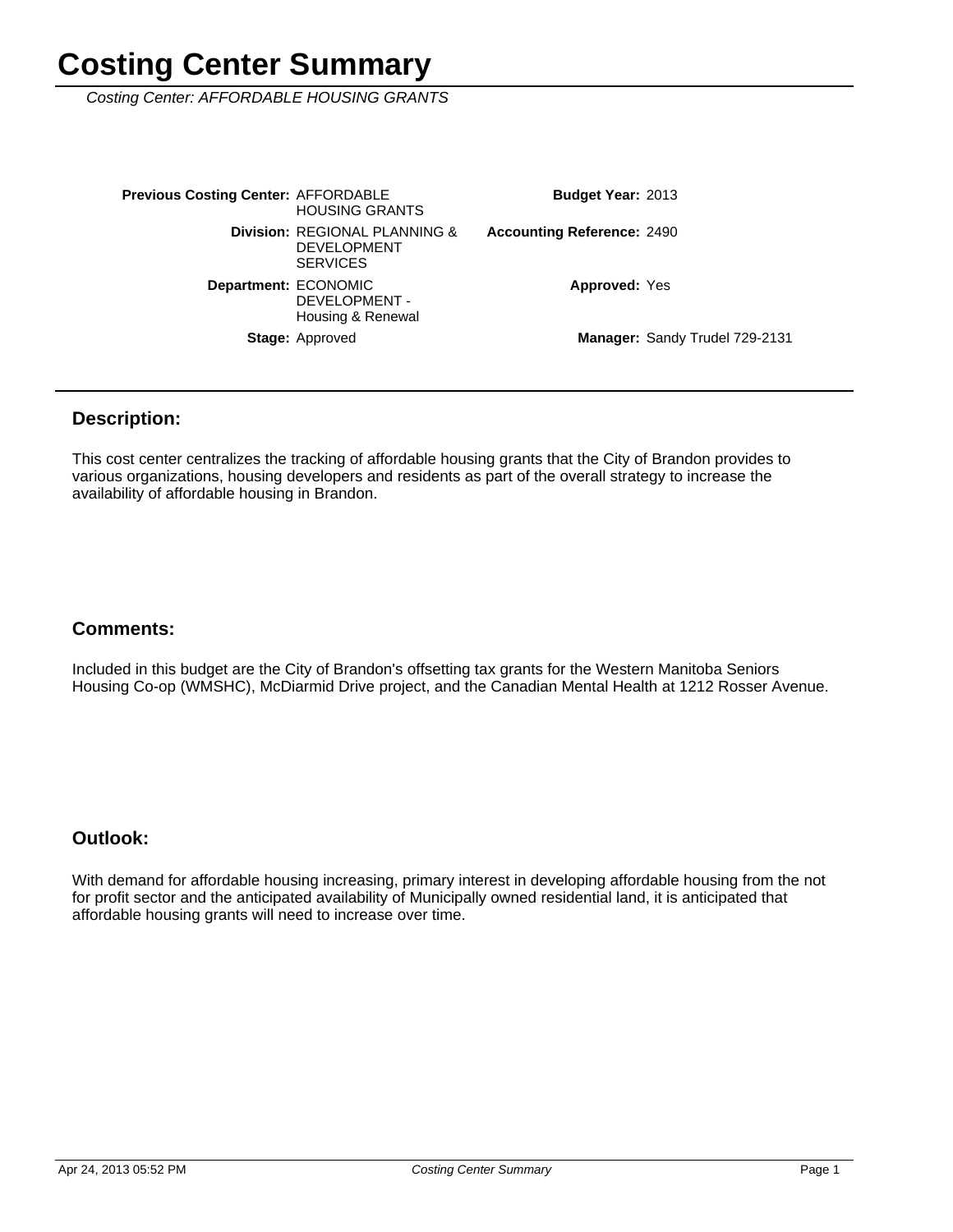Costing Center: AFFORDABLE HOUSING GRANTS

| <b>GL Account</b>          | <b>GL Account Description</b> | <b>Changes</b>     | <b>Percent Change</b> | 2012<br>Approved<br><b>Stage</b> | 2013 Amount |
|----------------------------|-------------------------------|--------------------|-----------------------|----------------------------------|-------------|
| <b>Expenditures</b>        |                               |                    |                       |                                  |             |
| 55446                      | CANADIAN MENTAL HEALTH        | Increased          | 1.93 %                | 23.015                           | 23,460      |
| 55463                      | MB SENIORS HOUSING CO-OP      | Decreased          | 96.80 %               | 293,000                          | 9,365       |
| 59997                      | <b>TRANSFER FR RESERVES</b>   | Not used this year |                       | (293,000)                        | $\Omega$    |
| <b>Total Expenditures:</b> |                               |                    |                       | 23,015                           | 32,825      |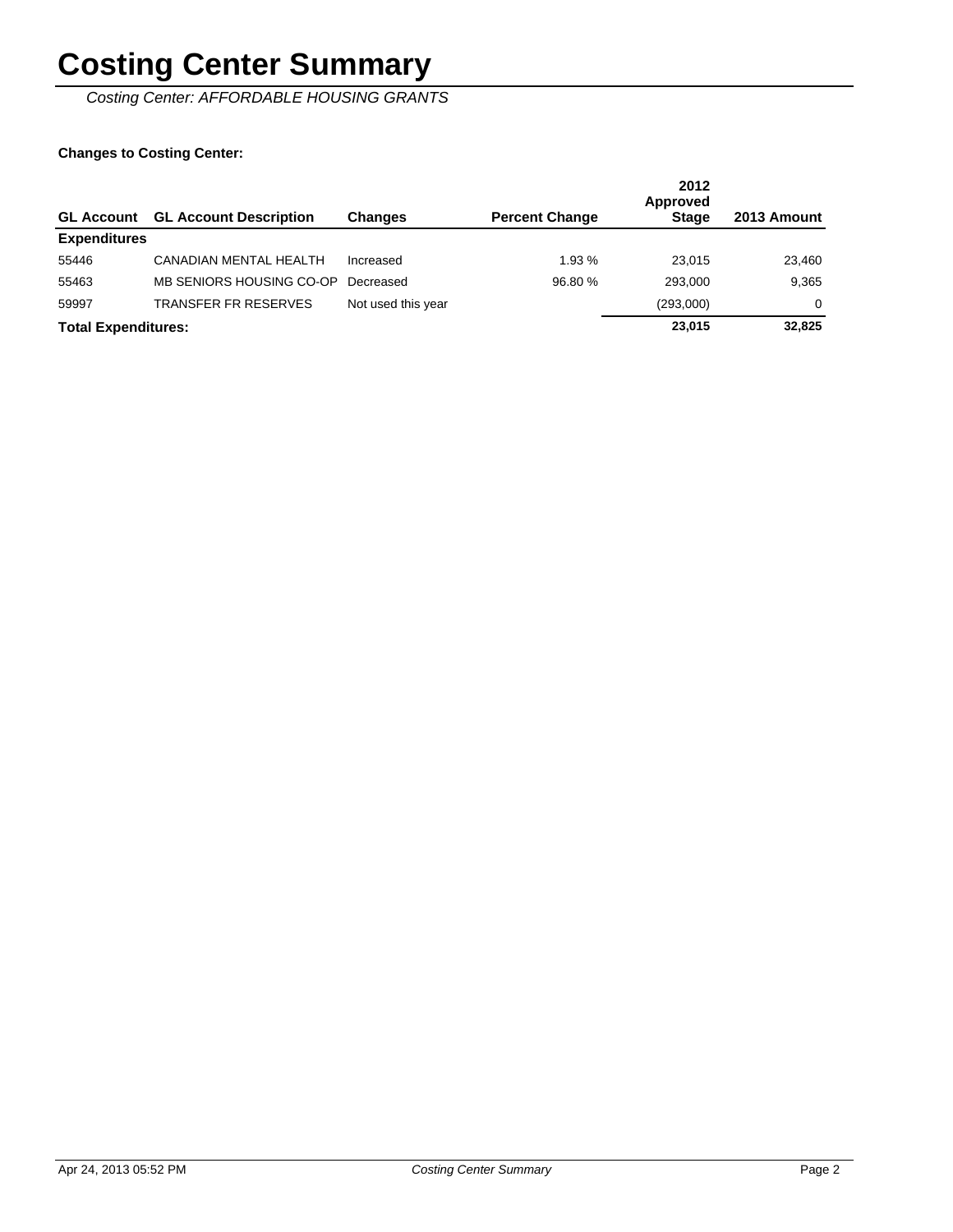Costing Center: AFFORDABLE HOUSING GRANTS

|                     |                                           | 2011<br><b>Actuals</b> | 2012<br><b>Revised</b><br><b>Budget</b> | 2013<br><b>Current</b><br><b>Budget</b> | 2014<br>Forecast |
|---------------------|-------------------------------------------|------------------------|-----------------------------------------|-----------------------------------------|------------------|
| <b>Expenditures</b> |                                           |                        |                                         |                                         |                  |
|                     | <b>Grants and Contributions</b>           |                        |                                         |                                         |                  |
| 55446               | CANADIAN MENTAL HEALTH                    | 123,094                | 23,015                                  | 23,460                                  | 23,928           |
| 55463               | MB SENIORS HOUSING CO-OP                  | 0                      | 346,700                                 | 9,365                                   | 12,735           |
| 55482               | YOUTH FOR CHRIST                          | 1,843                  | 0                                       | 0                                       | 0                |
|                     | <b>Grants and Contributions Total</b>     | 124,937                | 369,715                                 | 32,825                                  | 36,663           |
|                     | Transfers to/from Internal Accounts       |                        |                                         |                                         |                  |
| 59997               | TRANSFER FR RESERVES                      | 0                      | (346, 700)                              | 0                                       | 0                |
|                     | Transfers to/from Internal Accounts Total | 0                      | (346, 700)                              | $\mathbf 0$                             | $\Omega$         |
|                     |                                           | 124,937                | 23,015                                  | 32,825                                  | 36,663           |
|                     |                                           |                        |                                         | 42.62%                                  | 11.69%           |
| <b>Net Total</b>    |                                           | (124, 937)             | (23, 015)                               | (32, 825)                               | (36, 663)        |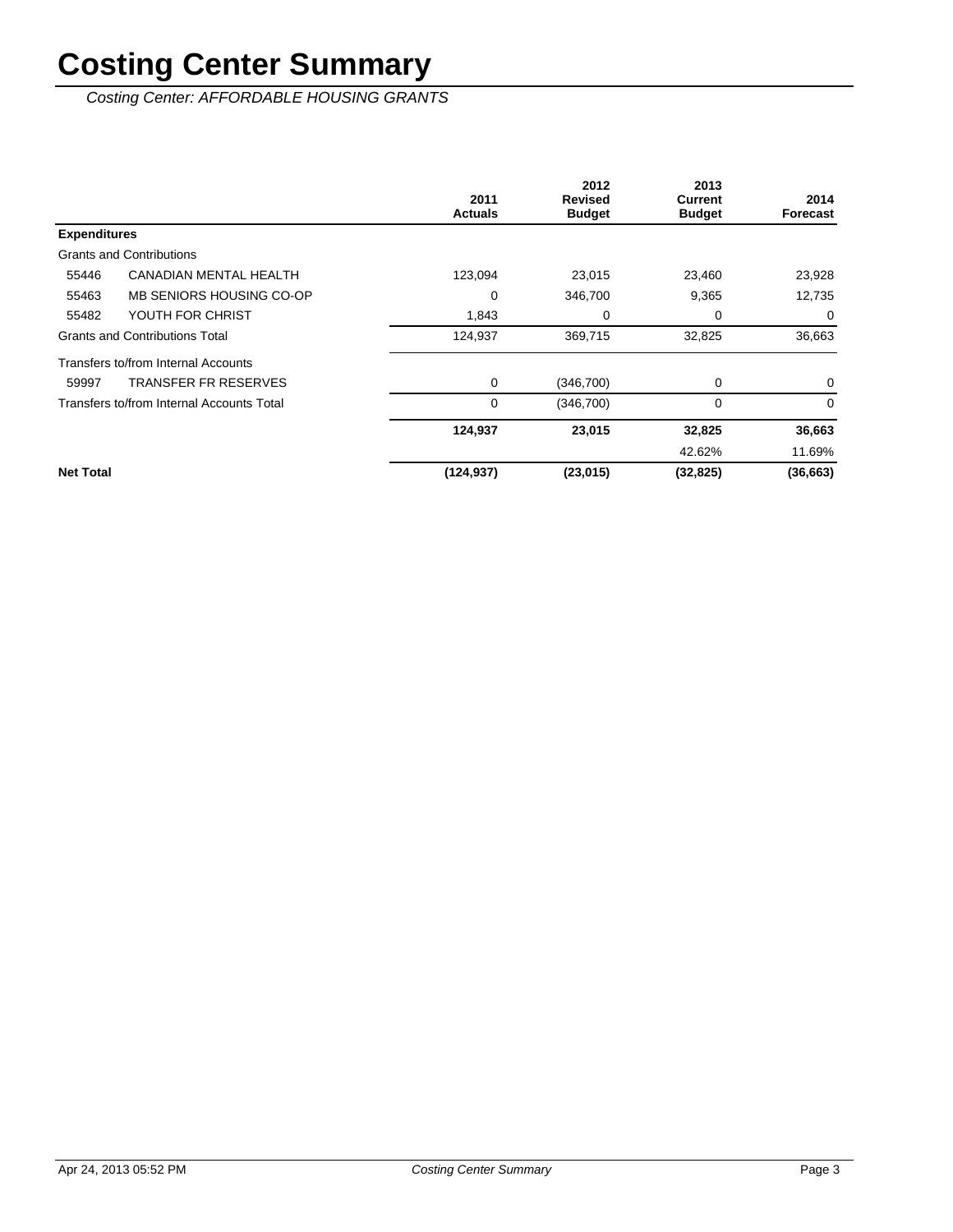Costing Center: AFFORDABLE HOUSING GRANTS

Expenses vs Revenues (In Thousands)



**Expenses** 

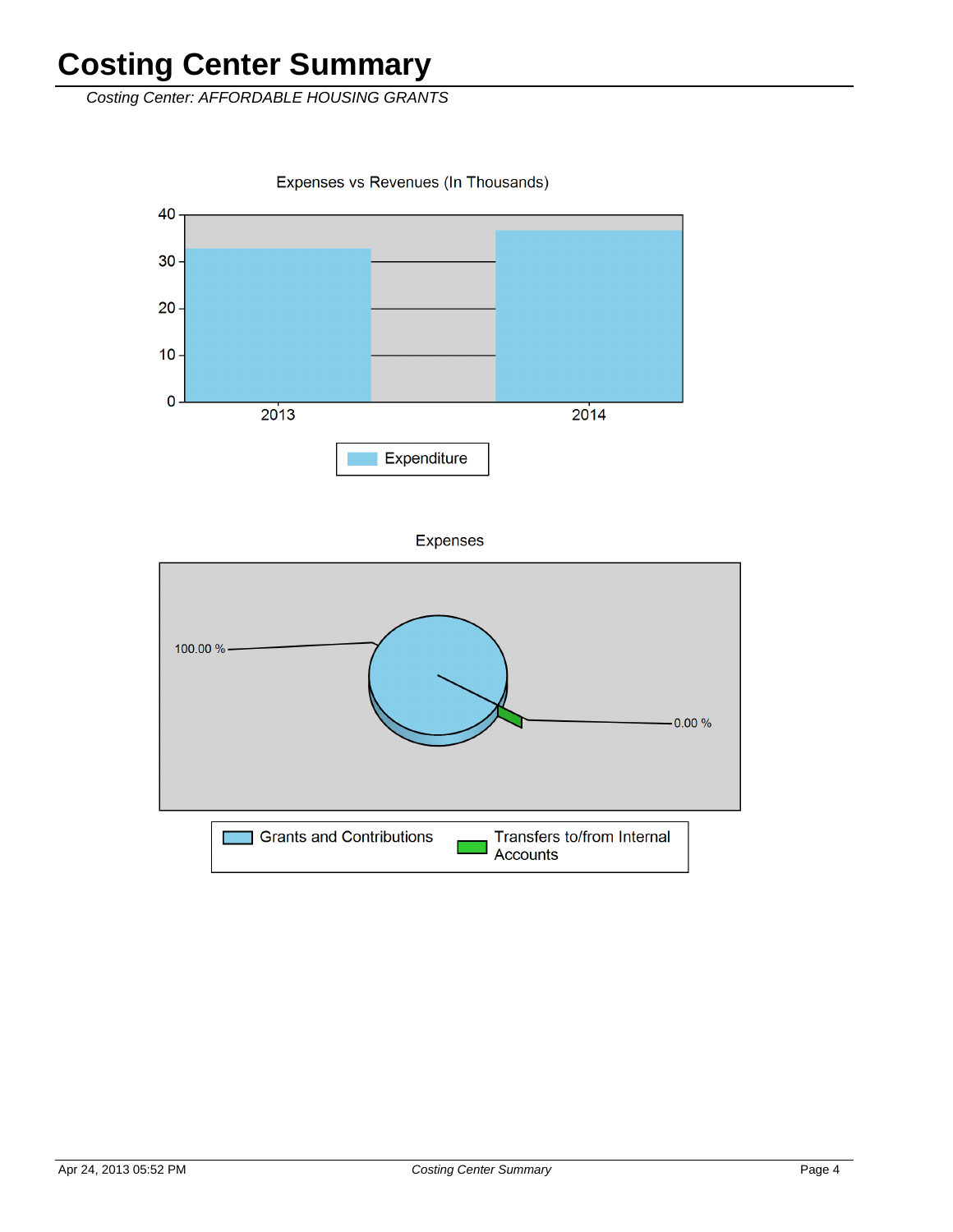Costing Center: HOUSING INITIATIVES

| <b>Previous Costing Center: HOUSING INITIATIVES</b> |                                                                        | <b>Budget Year: 2013</b>          |                                |
|-----------------------------------------------------|------------------------------------------------------------------------|-----------------------------------|--------------------------------|
|                                                     | Division: REGIONAL PLANNING &<br><b>DEVELOPMENT</b><br><b>SERVICES</b> | <b>Accounting Reference: 2489</b> |                                |
| Department: ECONOMIC                                | DEVELOPMENT -<br>Housing & Renewal                                     | <b>Approved: Yes</b>              |                                |
|                                                     | <b>Stage: Approved</b>                                                 |                                   | Manager: Sandy Trudel 729-2131 |

#### **Description:**

This cost center provides funds for the housing contract the City of Brandon has with the Brandon Neighbourhood Renewal Corporation (BNRC), as well as the allocations to the affordable housing reserve. The City's annual contribution to the BNRC agreement includes \$60,000 in cash and approximately \$60,000 in inkind contributions.

#### **Comments:**

The BNRC housing contract, typically a multiple year contract expired March 31st, 2012. In order to provided sufficient time to revamp the position of housing coordinator with the BNRC and contract outcomes, a one year contract was signed, expiring March 31st, 2013. It is hoped that the enhanced housing coordinator position will enable the goal of proactively facilitating the construction of affordable housing to occur without having to create housing positions within the City of Brandon.

#### **Outlook:**

Strong population growth over the past decade especially in the mid to low income range has caused a gap between affordable housing needs and the ability of developers and service providers to respond to these needs in a timely basis. The arrival of a significant number of new residents in the past seven plus years has placed notable strain on the housing market as a whole. The City is beset by an extremely low rental vacancy rate, shrinking supply of affordable rental and owned housing, increasing numbers of low to moderate income households, and rising prices of available housing stock. As Municipally owned land becomes available for development and the City implements the affordable housing first land policy, the annual allocation to the affordable housing reserve will need to be reviewed and likely increased in coming years. In the interest of maintaining a conservative mill rate increase for 2013 and the time lines with municipally owned land becoming available for development, no increase in appropriation from the typically budgeted \$250,000 is proposed at this time.

For 2014, consideration will be given to a City of Brandon housing office as per Council's direction to move from a facilitative to a proactive role in affordable housing. If a City of Brandon housing coordinator is hired in 2014, the financial contributions from the City of Brandon to the BNRC from 2013 onward will be revaluated to reflect the BNRC's role in light of new City of Brandon staffing.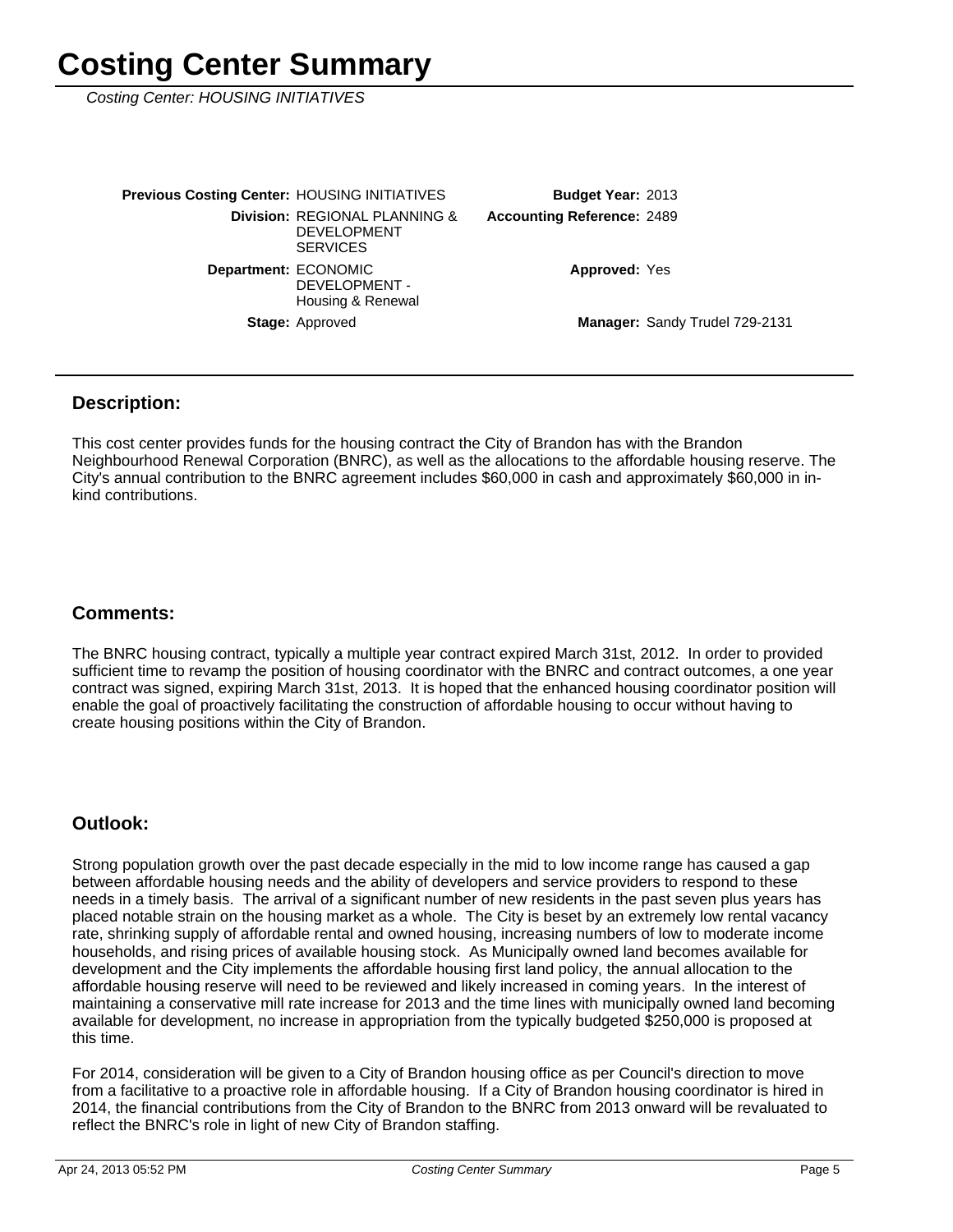Costing Center: HOUSING INITIATIVES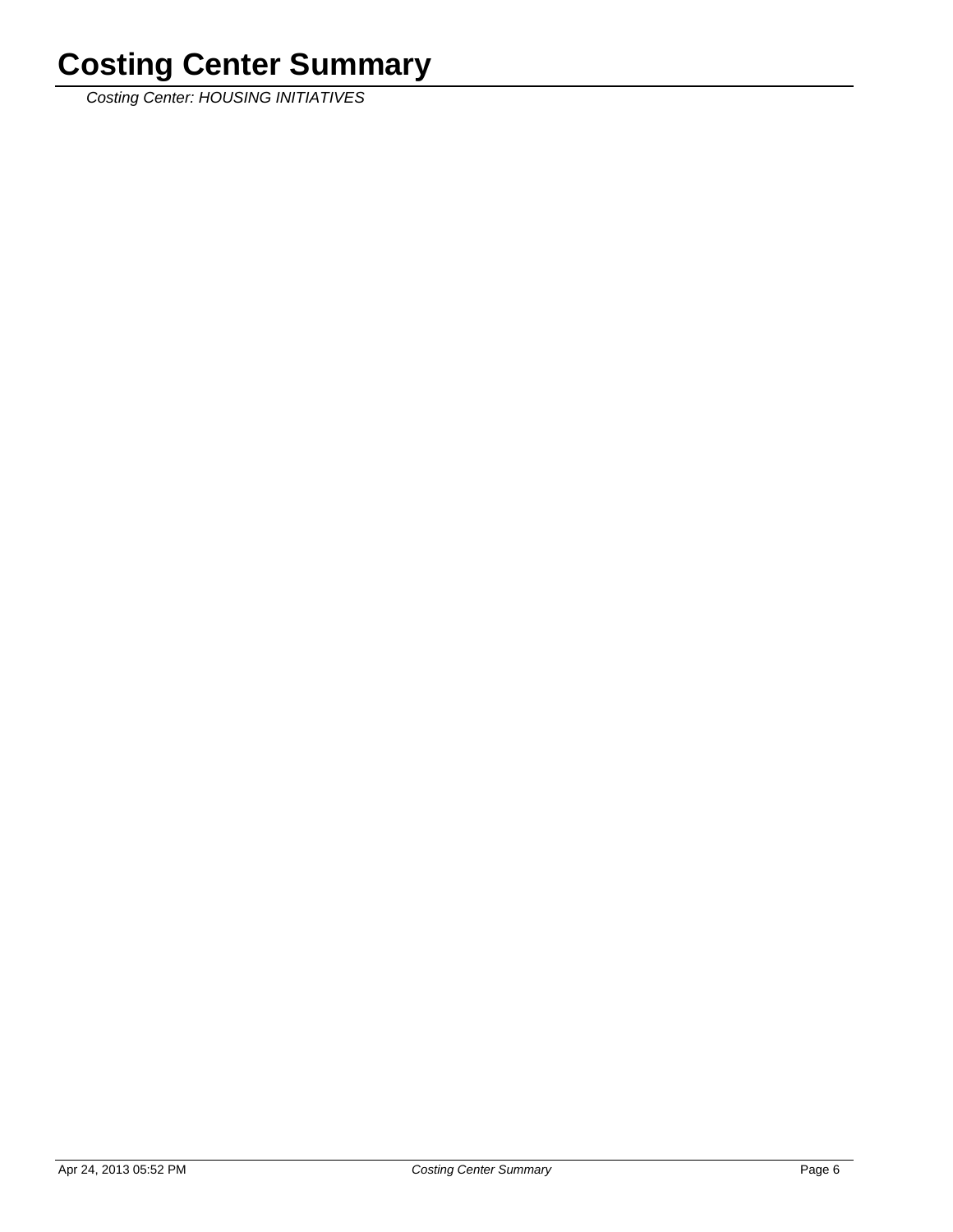Costing Center: HOUSING INITIATIVES

|                            |                               |                    |                       | 2012<br><b>Approved</b> |             |
|----------------------------|-------------------------------|--------------------|-----------------------|-------------------------|-------------|
| <b>GL Account</b>          | <b>GL Account Description</b> | <b>Changes</b>     | <b>Percent Change</b> | <b>Stage</b>            | 2013 Amount |
| <b>Expenditures</b>        |                               |                    |                       |                         |             |
| 52015                      | <b>CONTRACTS</b>              | Increased          | 7.27%                 | 55,000                  | 59,000      |
| 52072                      | <b>LEGAL FEES</b>             | New this year      |                       | 0                       | 1.000       |
| 53130                      | <b>TELEPHONE REGULAR</b>      | Decreased          | 32.08 %               | 1.914                   | 1,300       |
| 53131                      | TELEPHONE LONG DISTANCE       | Not used this year |                       | 65                      | $\Omega$    |
| 54099                      | <b>PARTS AND MATERIALS</b>    | Decreased          | 33.33 %               | 900                     | 600         |
| 58505                      | AFFORDABLE HOUSING            | Increased          | 60.00 %               | 125.000                 | 200,000     |
| <b>Total Expenditures:</b> |                               |                    |                       | 182.879                 | 261,900     |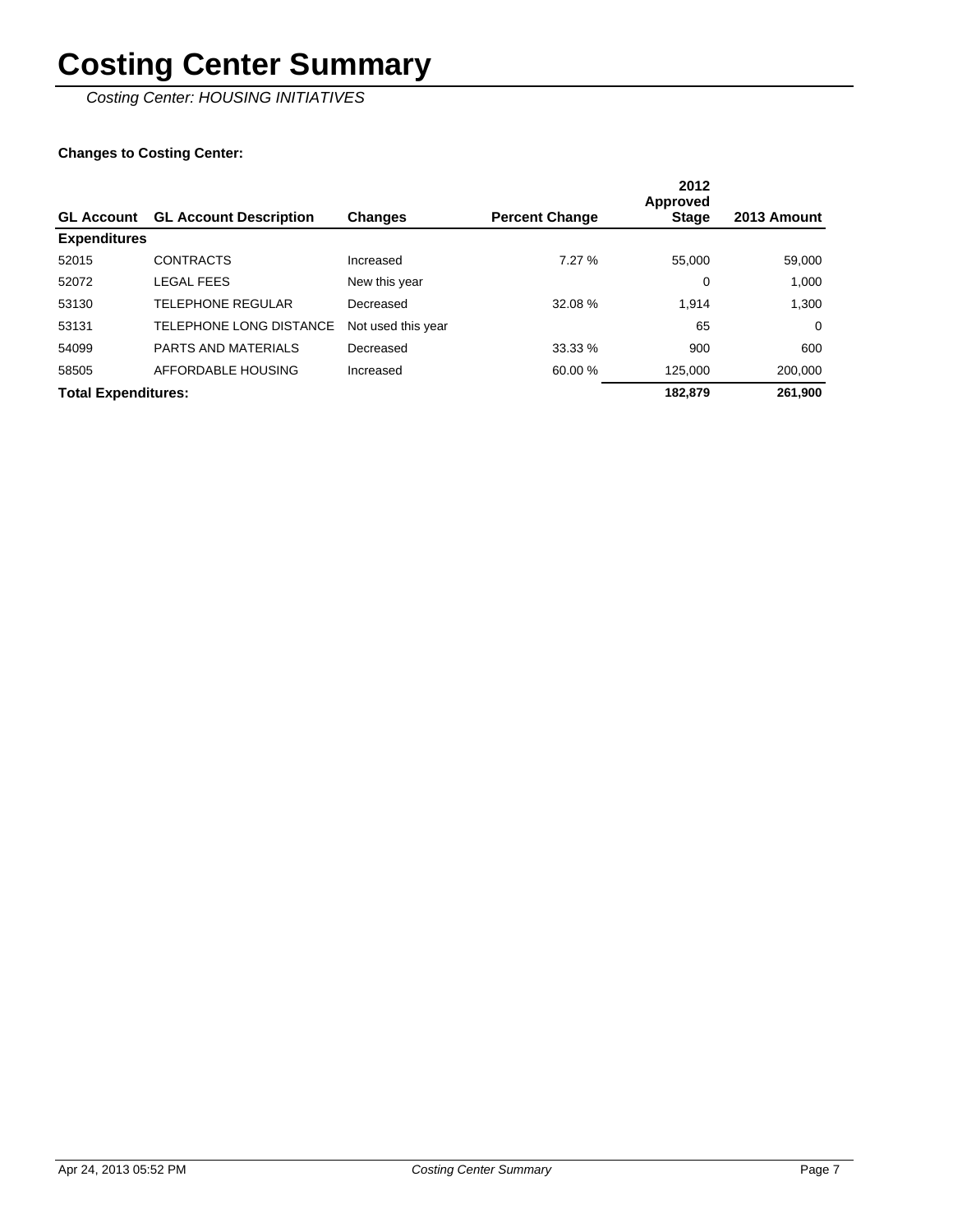Costing Center: HOUSING INITIATIVES

|                          |                                           | 2011<br><b>Actuals</b> | 2012<br><b>Revised</b><br><b>Budget</b> | 2013<br><b>Current</b><br><b>Budget</b> | 2014<br>Forecast |
|--------------------------|-------------------------------------------|------------------------|-----------------------------------------|-----------------------------------------|------------------|
| <b>Expenditures</b>      |                                           |                        |                                         |                                         |                  |
| <b>Contract Services</b> |                                           |                        |                                         |                                         |                  |
| 52015                    | <b>CONTRACTS</b>                          | 55,178                 | 55,000                                  | 59,000                                  | 59,000           |
| 52072                    | <b>LEGAL FEES</b>                         | 0                      | 2,048                                   | 1,000                                   | 1,000            |
|                          | <b>Contract Services Total</b>            | 55,178                 | 57,048                                  | 60,000                                  | 60,000           |
|                          | <b>Materials and Supplies</b>             |                        |                                         |                                         |                  |
| 54099                    | PARTS AND MATERIALS                       | (365)                  | 500                                     | 600                                     | 600              |
| 54103                    | <b>GASOLINE #2</b>                        | 15,504                 | $\mathbf 0$                             | 0                                       | $\mathbf 0$      |
|                          | Materials and Supplies Total              | 15,139                 | 500                                     | 600                                     | 600              |
| Other                    |                                           |                        |                                         |                                         |                  |
| 59080                    | <b>INTERNAL EQUIPMENT RENTAL</b>          | $\mathbf 0$            | 0                                       | 0                                       | 0                |
| <b>Other Total</b>       |                                           | $\mathbf 0$            | $\mathbf 0$                             | 0                                       | $\mathbf 0$      |
|                          | Reserve Appropriation                     |                        |                                         |                                         |                  |
| 58505                    | AFFORDABLE HOUSING                        | 250.000                | 125,000                                 | 200,000                                 | 250,000          |
|                          | <b>Reserve Appropriation Total</b>        | 250,000                | 125,000                                 | 200,000                                 | 250,000          |
|                          | Transfers to/from Internal Accounts       |                        |                                         |                                         |                  |
| 59997                    | <b>TRANSFER FR RESERVES</b>               | (100,000)              | 0                                       | 0                                       | 0                |
|                          | Transfers to/from Internal Accounts Total | (100,000)              | $\mathbf 0$                             | $\Omega$                                | $\Omega$         |
| <b>Utilities</b>         |                                           |                        |                                         |                                         |                  |
| 53130                    | <b>TELEPHONE REGULAR</b>                  | 3,825                  | 1,400                                   | 1,300                                   | 1,300            |
| 53131                    | TELEPHONE LONG DISTANCE                   | 102                    | 65                                      | 0                                       | $\mathbf 0$      |
| <b>Utilities Total</b>   |                                           | 3,927                  | 1,465                                   | 1,300                                   | 1,300            |
|                          |                                           | 224,244                | 184,013                                 | 261,900                                 | 311,900          |
|                          |                                           |                        |                                         | 42.33%                                  | 19.09%           |
| <b>Net Total</b>         |                                           | (224, 244)             | (184, 013)                              | (261,900)                               | (311,900)        |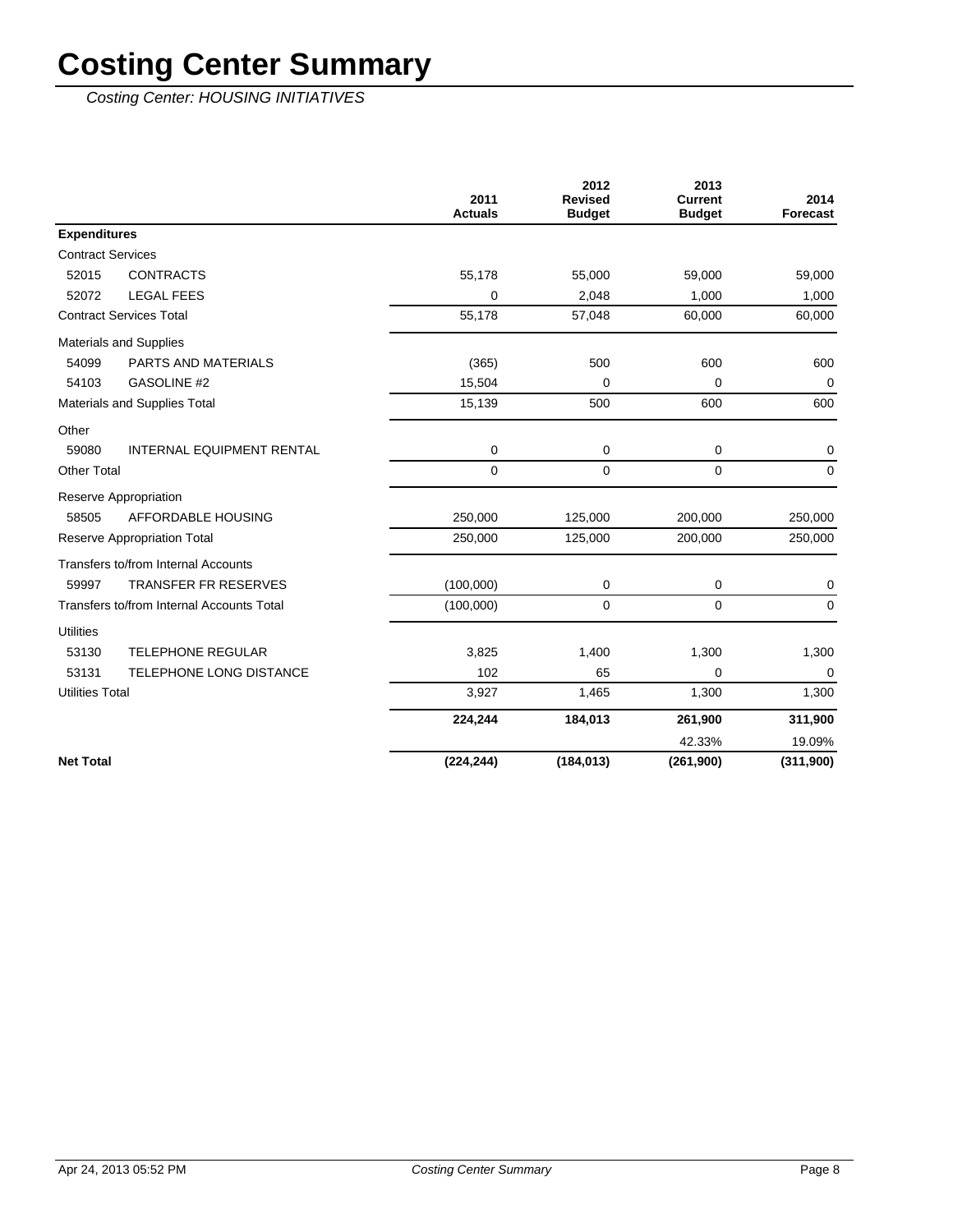Costing Center: HOUSING INITIATIVES

Expenses vs Revenues (In Thousands)



**Expenses** 

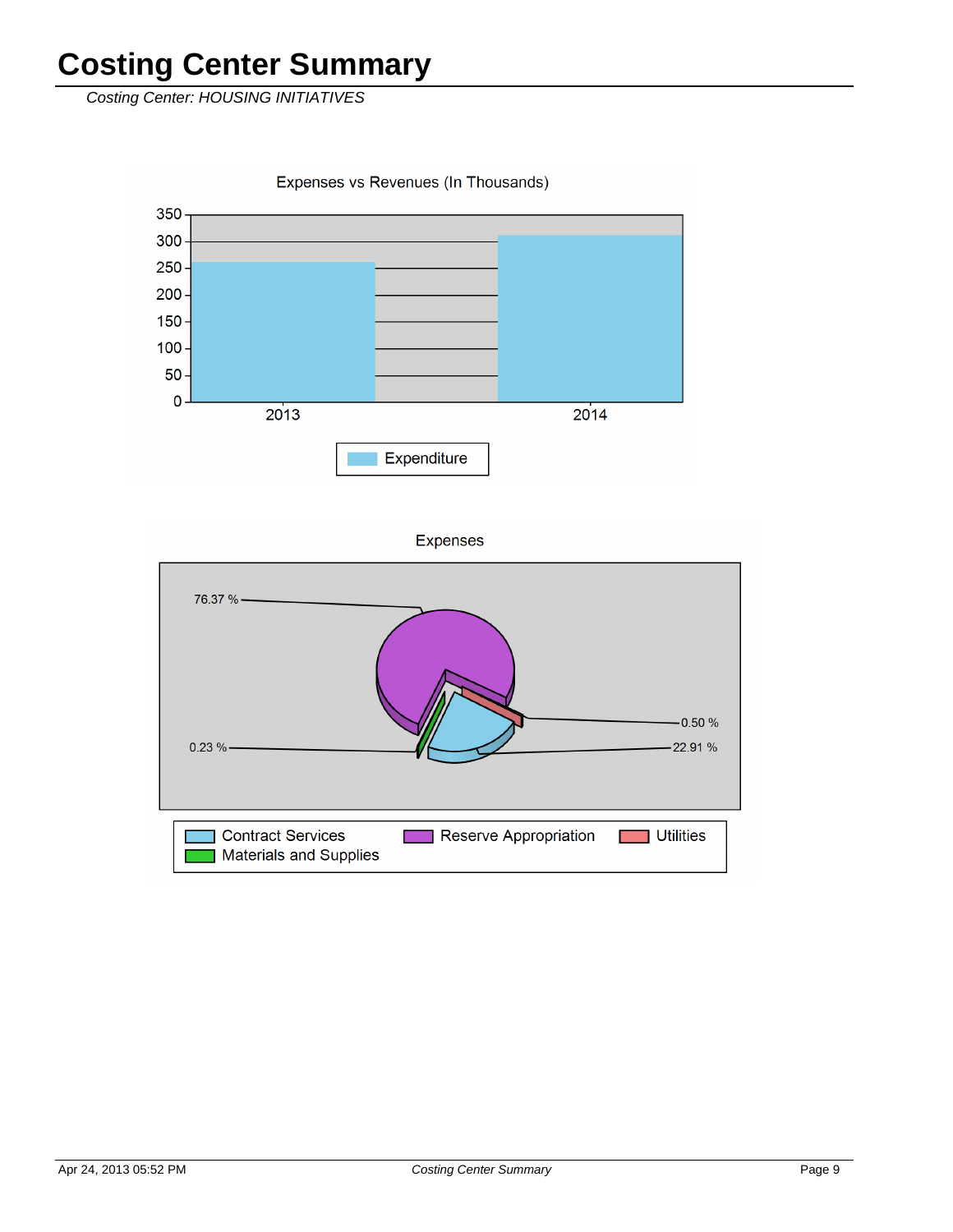Costing Center: URBAN RENEWAL

| <b>Previous Costing Center: URBAN RENEWAL</b> |                                                                        | <b>Budget Year: 2013</b>          |                                |
|-----------------------------------------------|------------------------------------------------------------------------|-----------------------------------|--------------------------------|
|                                               | Division: REGIONAL PLANNING &<br><b>DEVELOPMENT</b><br><b>SERVICES</b> | <b>Accounting Reference: 2492</b> |                                |
| Department: ECONOMIC                          | DEVELOPMENT -<br>Housing & Renewal                                     | <b>Approved: Yes</b>              |                                |
|                                               | <b>Stage: Approved</b>                                                 |                                   | Manager: Sandy Trudel 729-2131 |

### **Description:**

This cost center provides funds for Renaissance Brandon to implement and fund initiatives that contribute to the revitalization of Downtown Brandon, as per their established mandate.

### **Comments:**

The City of Brandon's financial support of Renaissance Brandon enables the organization to apply for project specific funding from the Province of Manitoba to a maximum of \$250,000 annually.

### **Outlook:**

As Renaissance Brandon continues to gain momentum and record successes, the City's ongoing support will be important.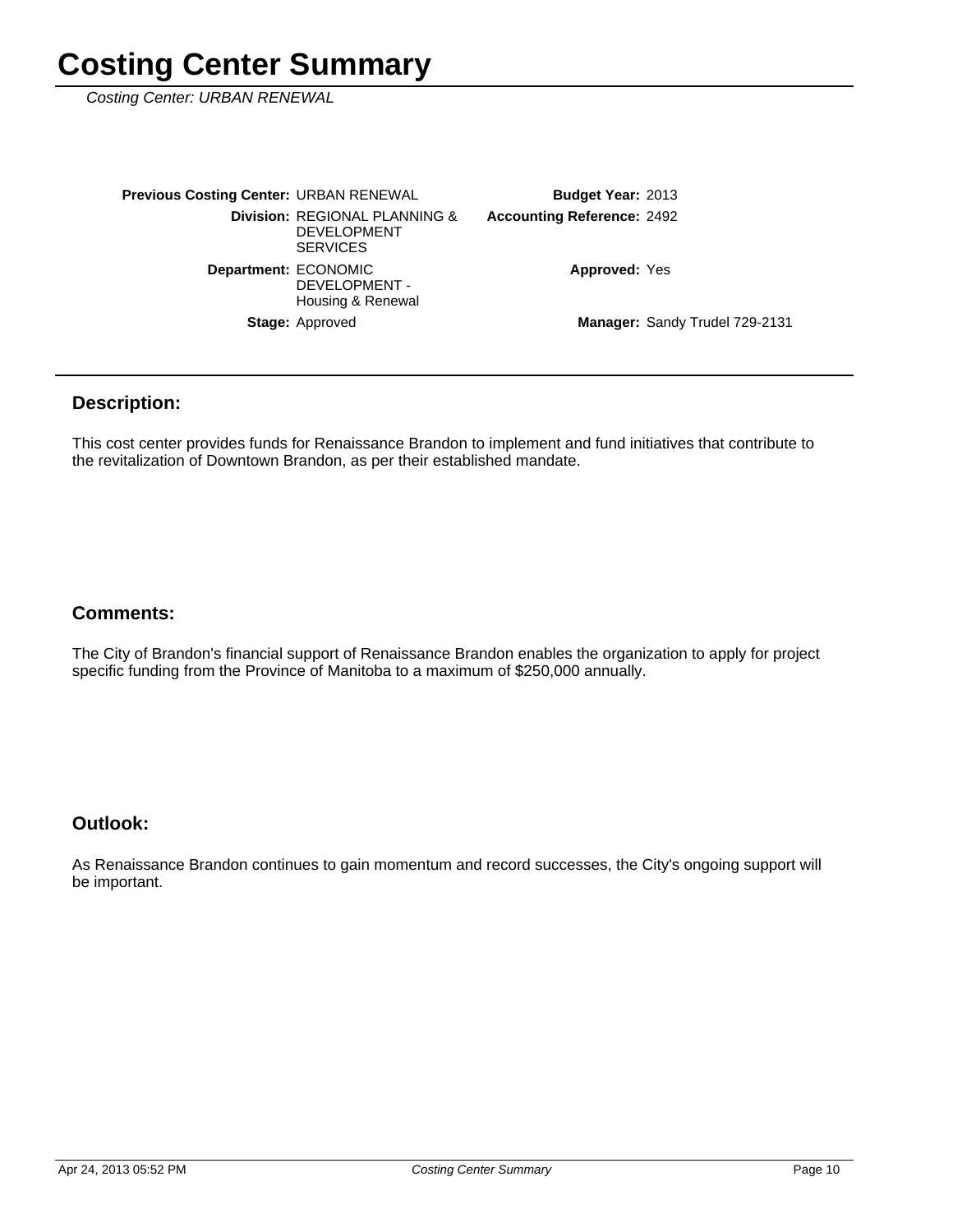Costing Center: URBAN RENEWAL

| <b>GL Account</b>          | <b>GL Account Description</b> | <b>Changes</b> | <b>Percent Change</b> | 2012<br>Approved<br><b>Stage</b> | 2013 Amount |
|----------------------------|-------------------------------|----------------|-----------------------|----------------------------------|-------------|
| <b>Expenditures</b>        |                               |                |                       |                                  |             |
| 52015                      | <b>CONTRACTS</b>              | Unchanged      | 0.00%                 | 250,000                          | 250,000     |
| <b>Total Expenditures:</b> |                               |                |                       | 250,000                          | 250,000     |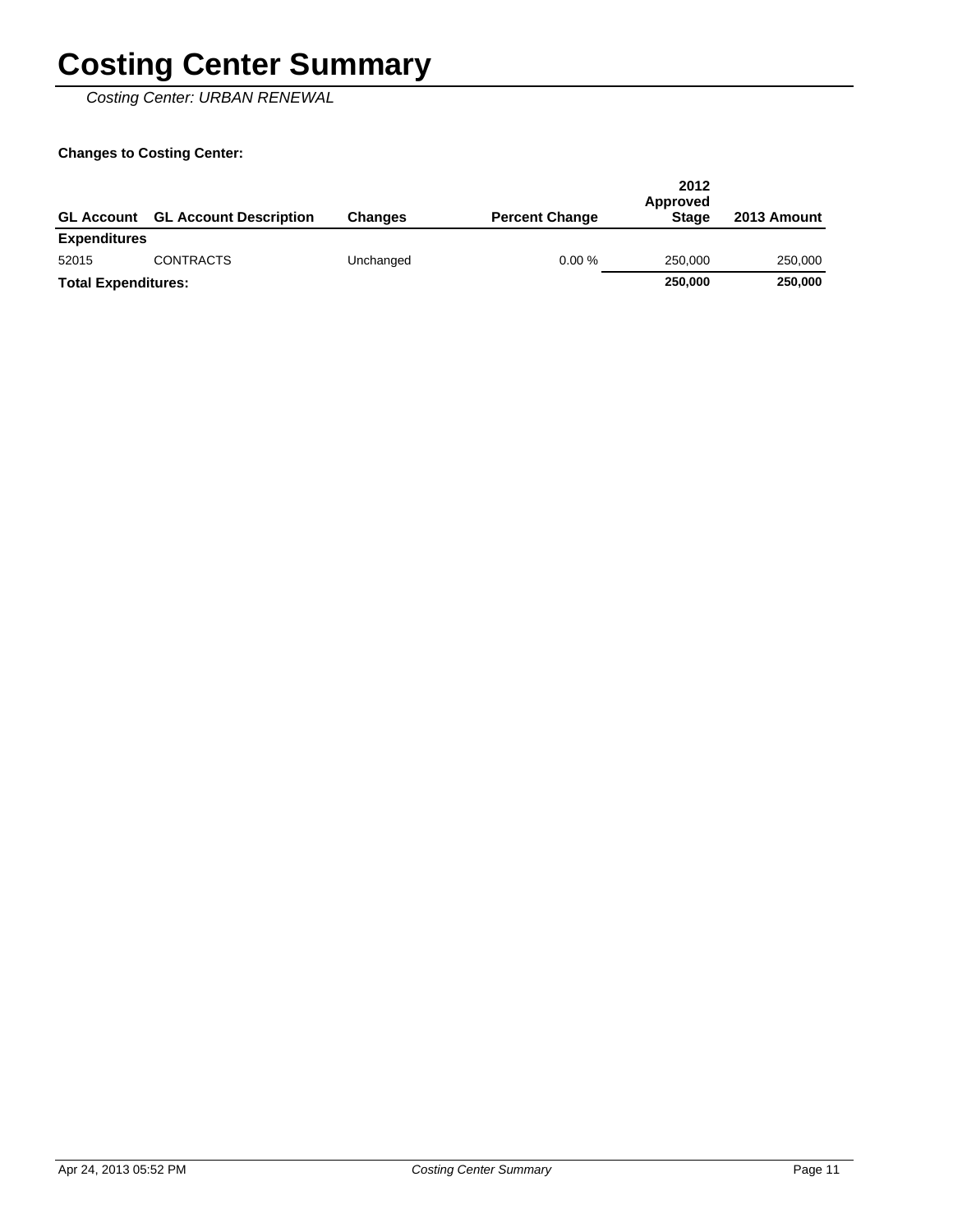Costing Center: URBAN RENEWAL

|                                | 2011<br><b>Actuals</b> | 2012<br><b>Revised</b><br><b>Budget</b> | 2013<br>Current<br><b>Budget</b> | 2014<br>Forecast |
|--------------------------------|------------------------|-----------------------------------------|----------------------------------|------------------|
| <b>Expenditures</b>            |                        |                                         |                                  |                  |
| <b>Contract Services</b>       |                        |                                         |                                  |                  |
| <b>CONTRACTS</b><br>52015      | 250,000                | 250,000                                 | 250,000                          | 250,000          |
| <b>Contract Services Total</b> | 250,000                | 250,000                                 | 250,000                          | 250,000          |
|                                | 250,000                | 250,000                                 | 250,000                          | 250,000          |
|                                |                        |                                         | $0.00\%$                         | $0.00\%$         |
| <b>Net Total</b>               | (250,000)              | (250,000)                               | (250,000)                        | (250,000)        |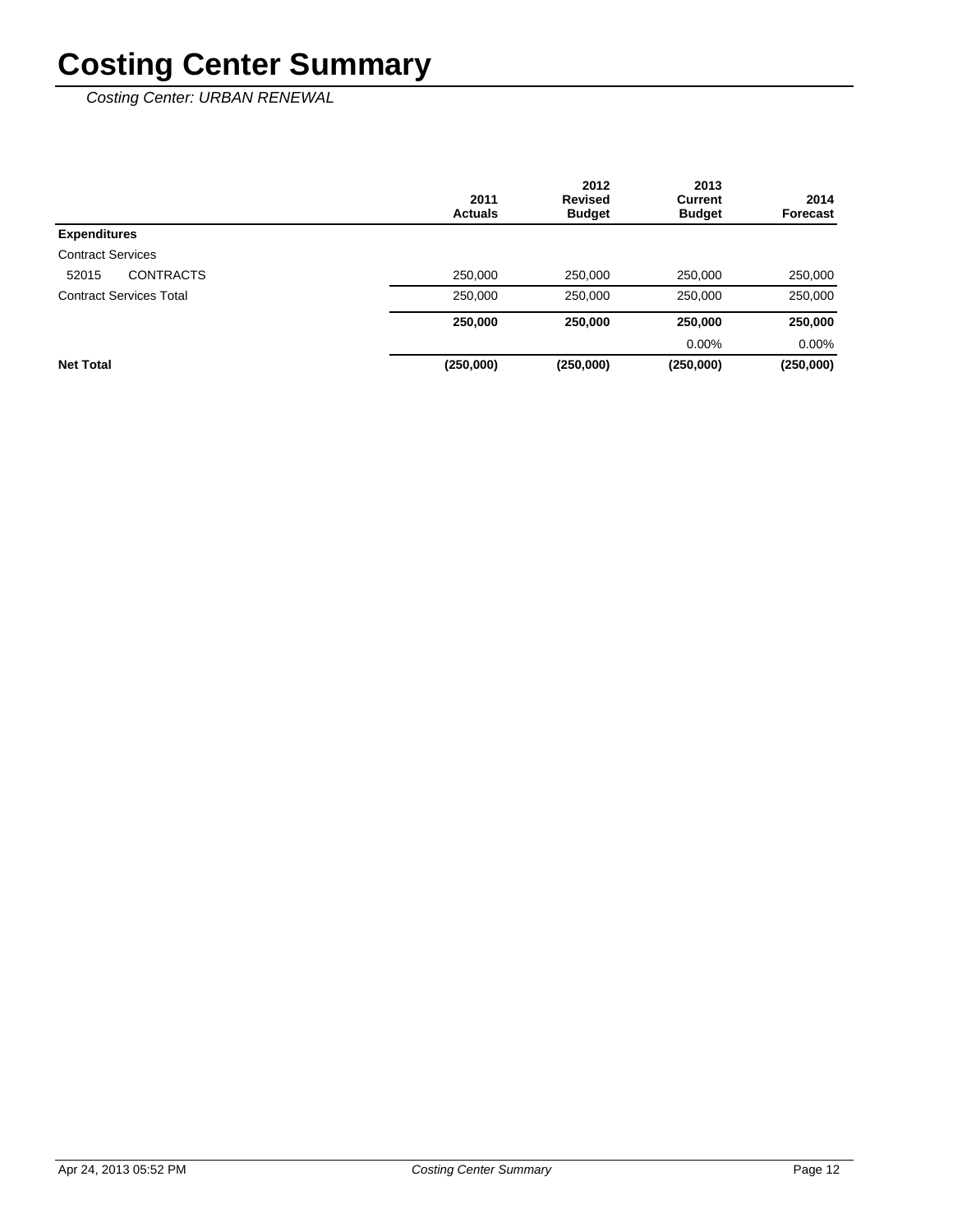Costing Center: URBAN RENEWAL

Expenses vs Revenues (In Thousands)



Expenses

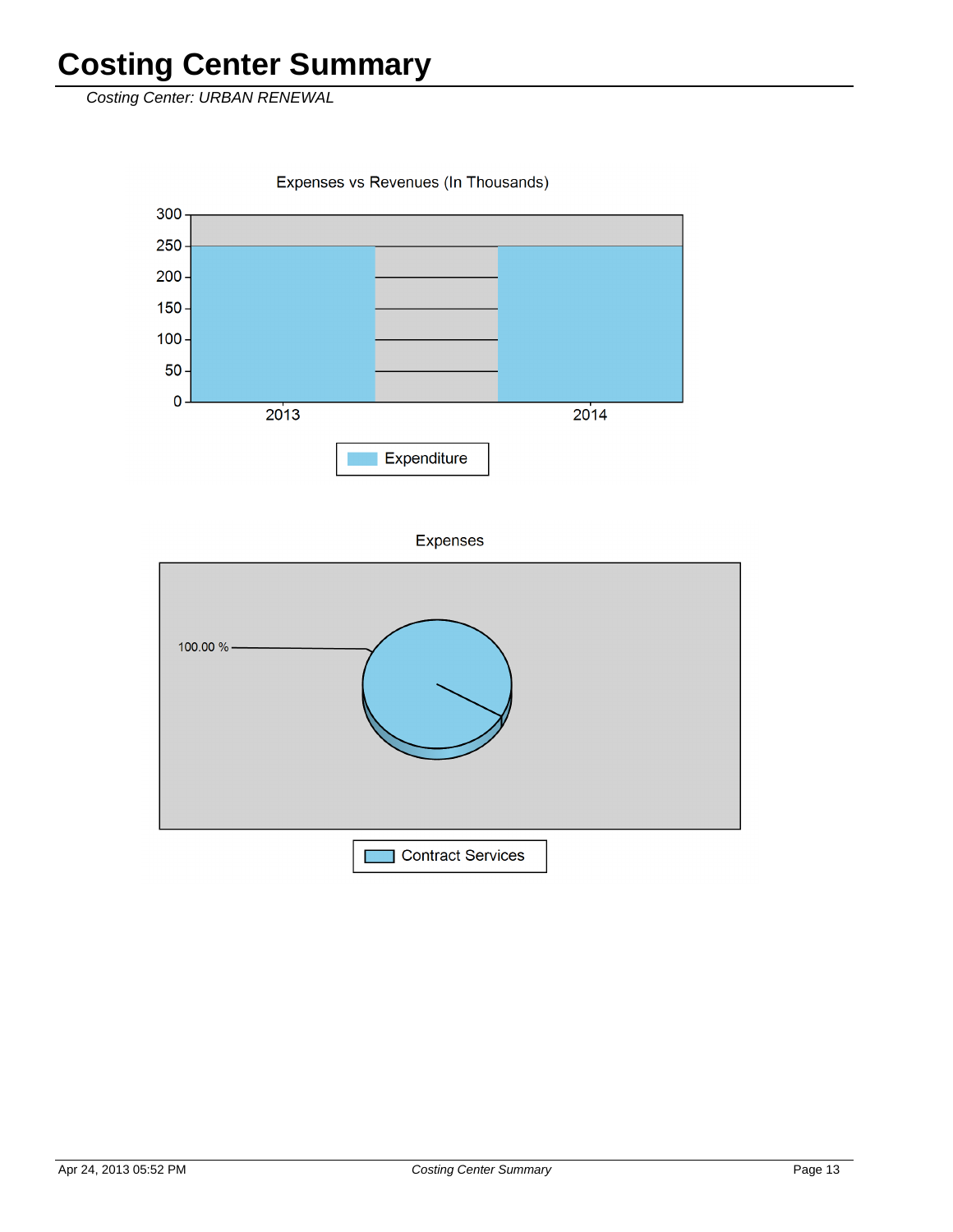Costing Center: PLANNING AND DEVELOPMENT

Manager: Louisa Garbo 729-2117 **Approved: Yes** Accounting Reference: 0273 Budget Year: 2013 Stage: Approved Department: PLANNING **Division: REGIONAL PLANNING &** DEVELOPMENT **SERVICES Previous Costing Center: PLANNING AND** DEVELOPMENT

### **Description:**

This cost centre captures revenue generated by land use applications including conditional uses, variations, subdivisions, rezoning, and development plan amendment applications. Expenses associated with this cost centre include salaries, benefits, and administrative costs. Also included in the expenses are the costs for the preparation and operation of Planning Commission meetings, the City's contributions toward the function of Brandon & Area Planning District (BAPD) and the costs for running and maintaining the BAPD owned building at 421-9th St.

### **Comments:**

This cost centre will see increase expenses due to the restructuring of the Department as proposed in the Department Strategic Plan 2012-2014. The increased expense for 2013 includes an increased staff complement to address the volume of work, to process the five Secondary Plans (in addition to the funded Black Farm Secondary Plan), to bring Zoning By-law amendments in-house, and to implement the Department's Work Program of 84 identified tasks/issues. The Strategic Plan as approved also includes a number of necessary programs to be implemented which would incur additional costs from the existing budget, such as the Public Outreach program/By-law, Urban Design update, and infrastructure studies, just to name a few. The increased staff complement intends to reduce the expense on consultation fees, and to improve efficiencies and the level of service provided to the community. Most of the expenses will be offset by the development applications, some will likely be of large scale, coming to the city as well as the soft benefits as a result of the improved level of service. The increased expenses will be offset by the increase in revenues within three years.

### **Outlook:**

The Department continues to refine the fee schedule in an attempt to find an appropriate balance between selfsustainability and service to the community. The department is working towards balancing long term planning for a healthy community while respecting the ongoing demand for development. In addition to processing current development application, increasing the amount of long term planning projects is key. The department cannot continue to maintain or raise the level of service to the tax payers with the current staff complement. A move to the Convergys building would allow greater customer service opportunities as well as the ability to house additional staff. However, use of 421-9th Street will continue until a permanent location can be determined.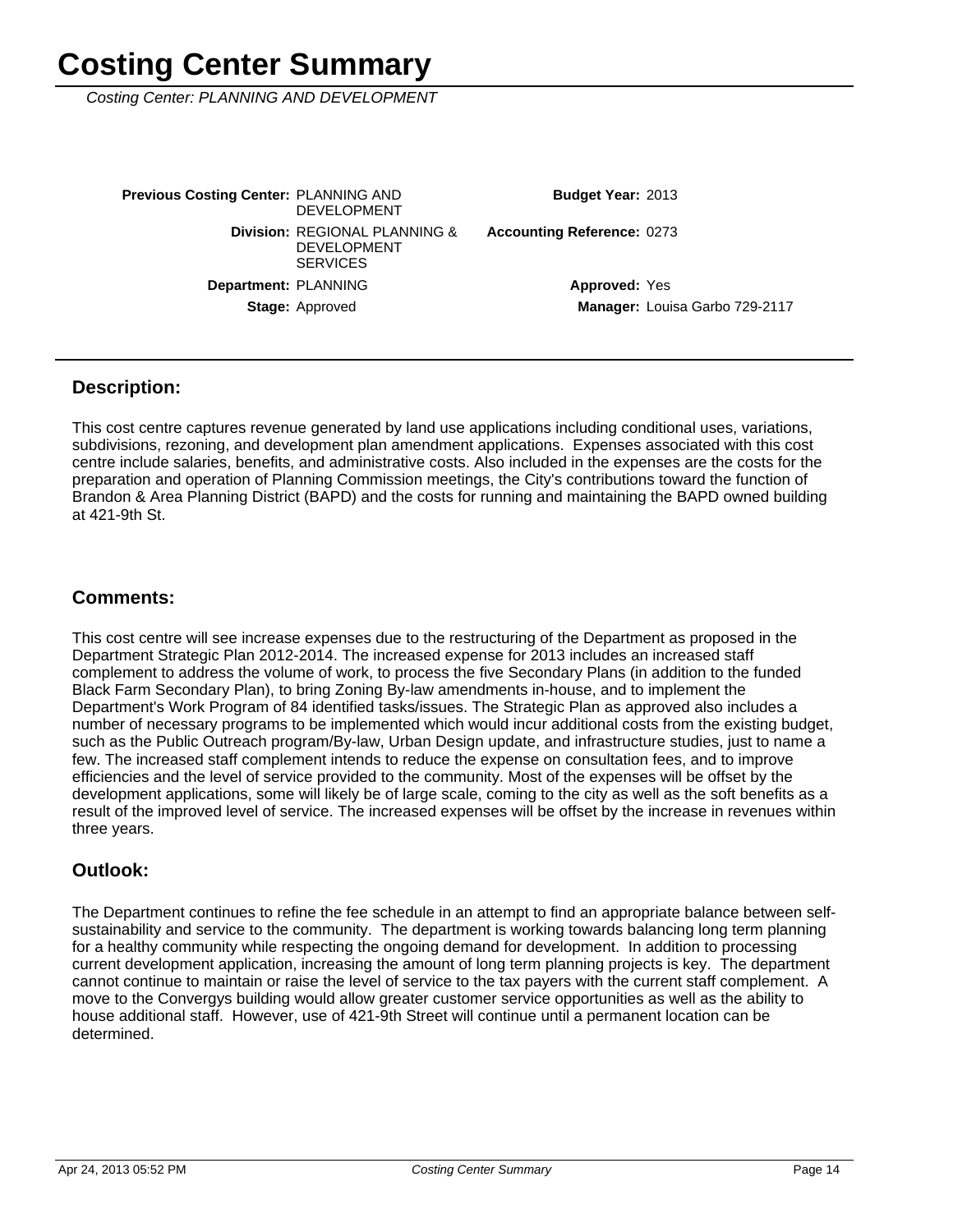Costing Center: PLANNING AND DEVELOPMENT

|                          |                                                |                    |                       | 2012<br><b>Approved</b> |             |
|--------------------------|------------------------------------------------|--------------------|-----------------------|-------------------------|-------------|
| <b>GL Account</b>        | <b>GL Account Description</b>                  | <b>Changes</b>     | <b>Percent Change</b> | <b>Stage</b>            | 2013 Amount |
| <b>Revenues</b><br>42514 | MOBILE SIGN FEES                               | Increased          | 8.33 %                | 1,800                   | 1,950       |
| 42517                    | <b>ZONING BYLAW AMENDMENTS Decreased</b>       |                    | 58.75 %               | 8,000                   | 3,300       |
| 42518                    | <b>VARIANCE</b>                                | Increased          | 7.29 %                | 14,850                  | 15,932      |
| 42519                    | <b>CONDITIONAL USE</b>                         | Increased          | 11.64 %               | 5,000                   | 5,582       |
|                          |                                                |                    |                       |                         |             |
| 42533                    | SUBDIVISION APPLICATIONS                       | Decreased          | 0.29%                 | 5,850                   | 5,833       |
| 42534                    | SUBDIVISION LOT FEE<br><b>DEVELOPMENT PLAN</b> | Decreased          | 79.71 %               | 49,275                  | 10,000      |
| 42536                    |                                                | Not used this year |                       | 1,900                   | 0           |
| 42537                    | <b>ZONING MEMORANDUMS</b>                      | Decreased          | 4.21%                 | 16,800                  | 16,092      |
| 42546                    | DEVELOPMENT PERMITS                            | Increased          | 81.28%                | 35,342                  | 64,068      |
| 42988                    | MISCELLANEOUS REVENUE                          | New this year      |                       | 0                       | 5,500       |
| <b>Total Revenues:</b>   |                                                |                    |                       | 138,817                 | 128,257     |
| <b>Expenditures</b>      |                                                |                    |                       |                         |             |
| 51026                    | <b>INDEMNITY &amp; HONORARIUM</b>              | Unchanged          | 0.00%                 | 5,000                   | 5,000       |
| 51083                    | <b>REGULAR SALARIES</b>                        | Increased          | 23.02 %               | 597,680                 | 735,254     |
| 51084                    | <b>OVERTIME SALARIES</b>                       | Increased          | 13.79 %               | 4,394                   | 5,000       |
| 51141                    | <b>TRAINING &amp; DEVELOPMENT</b>              | Increased          | 124.26 %              | 2,350                   | 5,270       |
| 52015                    | <b>CONTRACTS</b>                               | Increased          | 5.00 %                | 10,463                  | 10,986      |
| 52019                    | <b>CONSULTING FEES</b>                         | Decreased          | 30.24 %               | 93,174                  | 65,000      |
| 52020                    | PROFESSIONAL FEES                              | Increased          | 150.00 %              | 200                     | 500         |
| 52057                    | <b>SPEC PROG CONTRACTS</b>                     | New this year      |                       | 0                       | 15,000      |
| 52069                    | PRINTING COSTS                                 | Unchanged          | 0.00%                 | 2,000                   | 2,000       |
| 52072                    | <b>LEGAL FEES</b>                              | Increased          | 366.67 %              | 1,500                   | 7,000       |
| 52172                    | PLANNING DISTRICT BOARD                        | Decreased          | 1.11%                 | 12,200                  | 12,064      |
| 52759                    | <b>SECURITY</b>                                | Unchanged          | 0.00%                 | 1,000                   | 1,000       |
| 53025                    | HEAT                                           | Unchanged          | 0.00%                 | 2,000                   | 2,000       |
| 53046                    | <b>POWER</b>                                   | Increased          | 5.00 %                | 5,000                   | 5,250       |
| 53130                    | <b>TELEPHONE REGULAR</b>                       | Unchanged          | 0.00%                 | 3,600                   | 3,600       |
| 53131                    | TELEPHONE LONG DISTANCE                        | Not used this year |                       | 90                      | 0           |
| 53150                    | WATER                                          | Unchanged          | 0.00%                 | 500                     | 500         |
| 53445                    | CELLULAR TELEPHONE                             | Decreased          | 33.33 %               | 3,000                   | 2,000       |
| 54099                    | PARTS AND MATERIALS                            | Decreased          | 23.08 %               | 13,000                  | 10,000      |
| 54136                    | PARTS & MATERIALS                              | New this year      |                       | 0                       | 2,000       |
| 54410                    | <b>EQUIPMENT PURCHASES</b>                     | Decreased          | 89.09 %               | 27,500                  | 3,000       |
| 59003                    | <b>ADVERTISING</b>                             | Increased          | 150.00 %              | 2,000                   | 5,000       |
| 59014                    | <b>WORK ORDERS</b>                             | Unchanged          | 0.00%                 | 10,000                  | 10,000      |
| 59048                    | <b>LUNCHEONS</b>                               | Unchanged          | 0.00%                 | 720                     | 720         |
| 59059                    | <b>MEMBERSHIP</b>                              | Increased          | 25.00 %               | 2,000                   | 2,500       |
| 59128                    | <b>TAXES ON CITY PROPERTY</b>                  | Decreased          | 21.28 %               | 11,500                  | 9,053       |
| 59138                    | BUSINESS TRAVEL - MILEAGE                      | Decreased          | 87.50 %               | 8,000                   | 1,000       |
| 59139                    | <b>CONFERENCE COSTS</b>                        | Increased          | 48.11 %               | 9,655                   | 14,300      |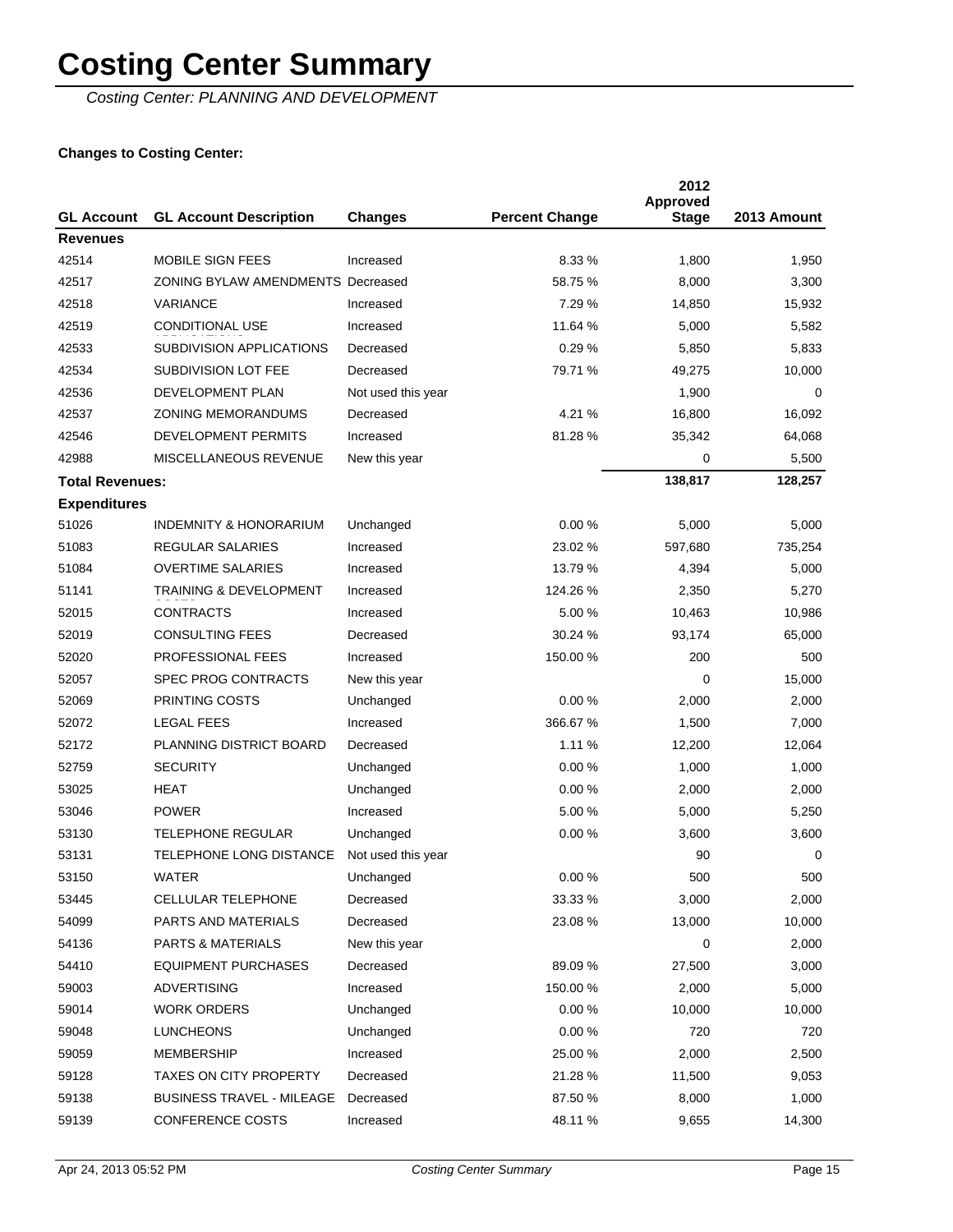Costing Center: PLANNING AND DEVELOPMENT

| <b>GL Account</b>          | <b>GL Account Description</b> | <b>Changes</b>     | <b>Percent Change</b> | 2012<br>Approved<br><b>Stage</b> | 2013 Amount |
|----------------------------|-------------------------------|--------------------|-----------------------|----------------------------------|-------------|
| 59997                      | <b>TRANSFER FR RESERVES</b>   | Not used this year |                       | (27,500)                         |             |
| <b>Total Expenditures:</b> |                               |                    |                       | 801.026                          | 934,997     |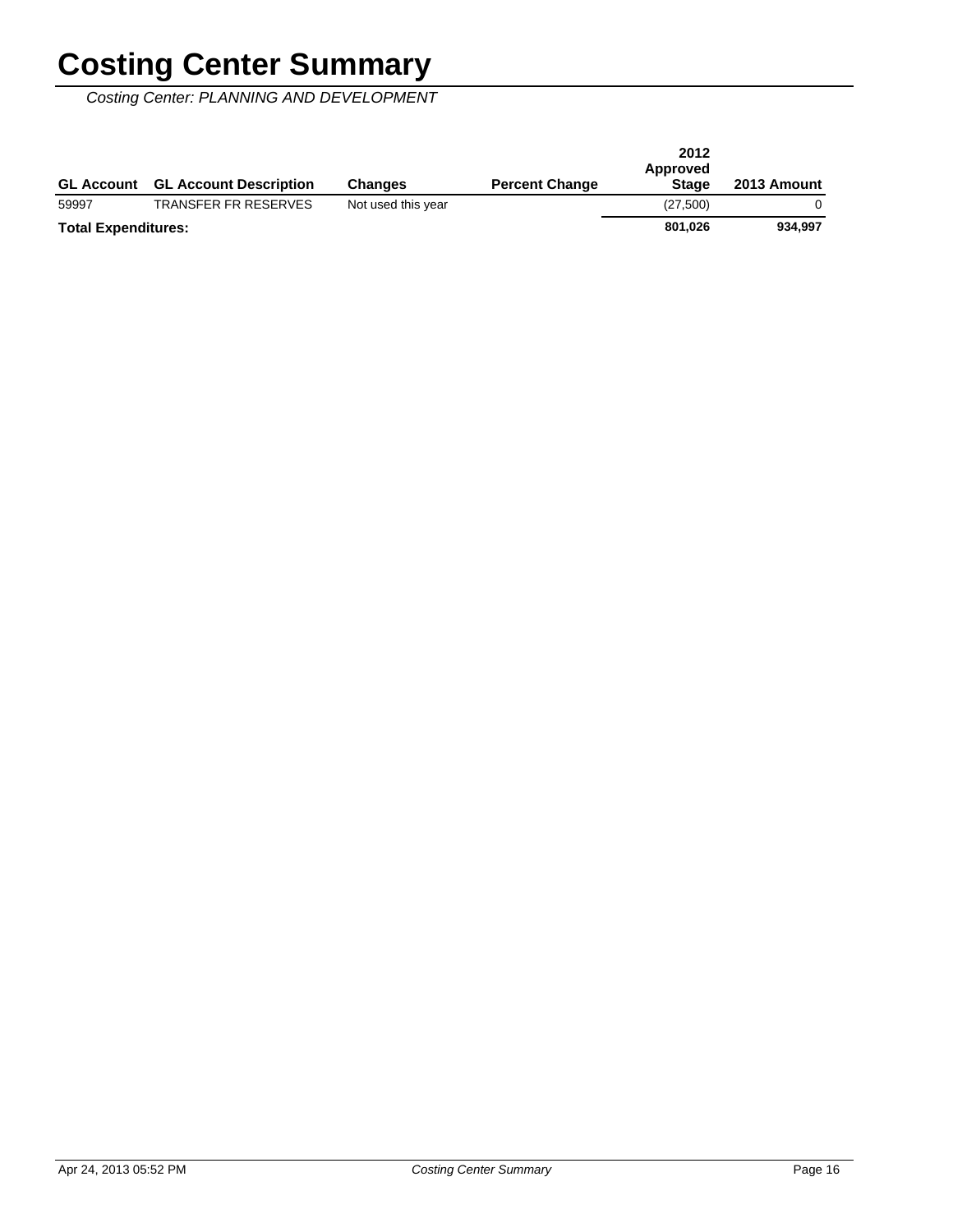Costing Center: PLANNING AND DEVELOPMENT

| <b>Revenues</b><br>Other Income<br>42988<br>MISCELLANEOUS REVENUE<br>1,179<br>5,238<br>5,500<br>1,179<br>5,500<br><b>Other Income Total</b><br>5,238<br>Permits, Licenses and Fines<br>42514<br><b>MOBILE SIGN FEES</b><br>2,070<br>1,800<br>1,950<br>42518<br><b>VARIANCE</b><br>15,180<br>16,855<br>15,932<br>16,410<br>42519<br>CONDITIONAL USE APPLICATIONS<br>3,520<br>9,500<br>5,582<br>42533<br>SUBDIVISION APPLICATIONS<br>4,240<br>6,750<br>5,833<br>42534<br>SUBDIVISION LOT FEE<br>50,875<br>4,275<br>10,000<br>15,000<br>DEVELOPMENT PERMITS<br>42546<br>58,524<br>49,296<br>64,068<br>66,963<br>Permits, Licenses and Fines Total<br>136,084<br>86,801<br>103,365<br>111,905<br>User Fees and Sales of Goods<br>42517<br><b>ZONING BYLAW AMENDMENTS</b><br>6,200<br>3,300<br>4,750<br>42536<br>DEVELOPMENT PLAN AMENDMENTS<br>1,500<br>450<br>$\mathbf 0$<br>42537<br><b>ZONING MEMORANDUMS</b><br>16,092<br>13,200<br>14,800<br>16,414<br>User Fees and Sales of Goods Total<br>20,900<br>19,814<br>20,000<br>19,392<br>158,163<br>112,039<br>128,257<br>137,219<br>14.48%<br>6.99%<br><b>Expenditures</b><br><b>Contract Services</b><br>52015<br><b>CONTRACTS</b><br>10,424<br>10,963<br>10,986<br>52019<br><b>CONSULTING FEES</b><br>0<br>5,000<br>65,000<br>65,000<br>52020<br>PROFESSIONAL FEES<br>95<br>385<br>500<br>52057<br><b>SPEC PROG CONTRACTS</b><br>0<br>0<br>20,000<br>15,000<br>52069<br>PRINTING COSTS<br>2,000<br>5,622<br>2,680<br>52072<br><b>LEGAL FEES</b><br>532<br>2,331<br>7,000<br>PLANNING DISTRICT BOARD<br>52172<br>27,759<br>12,064<br>12,064<br>12,064<br>52387<br><b>BANK PROCESSING FEES</b><br>11,537<br>0<br>$\mathbf 0$<br>52759<br><b>SECURITY</b><br>1,252<br>1,000<br>1,000<br><b>Contract Services Total</b><br>57,222<br>34,423<br>113,550<br>109,064<br><b>Equipment Purchases</b><br>54410<br><b>EQUIPMENT PURCHASES</b><br>5,115<br>30,686<br>3,000<br>5,115<br>30,686<br><b>Equipment Purchases Total</b><br>3,000 | 2014<br><b>Forecast</b> |
|--------------------------------------------------------------------------------------------------------------------------------------------------------------------------------------------------------------------------------------------------------------------------------------------------------------------------------------------------------------------------------------------------------------------------------------------------------------------------------------------------------------------------------------------------------------------------------------------------------------------------------------------------------------------------------------------------------------------------------------------------------------------------------------------------------------------------------------------------------------------------------------------------------------------------------------------------------------------------------------------------------------------------------------------------------------------------------------------------------------------------------------------------------------------------------------------------------------------------------------------------------------------------------------------------------------------------------------------------------------------------------------------------------------------------------------------------------------------------------------------------------------------------------------------------------------------------------------------------------------------------------------------------------------------------------------------------------------------------------------------------------------------------------------------------------------------------------------------------------------------------------------------------------------------------------------------------------------------------------|-------------------------|
|                                                                                                                                                                                                                                                                                                                                                                                                                                                                                                                                                                                                                                                                                                                                                                                                                                                                                                                                                                                                                                                                                                                                                                                                                                                                                                                                                                                                                                                                                                                                                                                                                                                                                                                                                                                                                                                                                                                                                                                |                         |
|                                                                                                                                                                                                                                                                                                                                                                                                                                                                                                                                                                                                                                                                                                                                                                                                                                                                                                                                                                                                                                                                                                                                                                                                                                                                                                                                                                                                                                                                                                                                                                                                                                                                                                                                                                                                                                                                                                                                                                                |                         |
|                                                                                                                                                                                                                                                                                                                                                                                                                                                                                                                                                                                                                                                                                                                                                                                                                                                                                                                                                                                                                                                                                                                                                                                                                                                                                                                                                                                                                                                                                                                                                                                                                                                                                                                                                                                                                                                                                                                                                                                | 5,500                   |
|                                                                                                                                                                                                                                                                                                                                                                                                                                                                                                                                                                                                                                                                                                                                                                                                                                                                                                                                                                                                                                                                                                                                                                                                                                                                                                                                                                                                                                                                                                                                                                                                                                                                                                                                                                                                                                                                                                                                                                                | 5,500                   |
|                                                                                                                                                                                                                                                                                                                                                                                                                                                                                                                                                                                                                                                                                                                                                                                                                                                                                                                                                                                                                                                                                                                                                                                                                                                                                                                                                                                                                                                                                                                                                                                                                                                                                                                                                                                                                                                                                                                                                                                |                         |
|                                                                                                                                                                                                                                                                                                                                                                                                                                                                                                                                                                                                                                                                                                                                                                                                                                                                                                                                                                                                                                                                                                                                                                                                                                                                                                                                                                                                                                                                                                                                                                                                                                                                                                                                                                                                                                                                                                                                                                                | 1,950                   |
|                                                                                                                                                                                                                                                                                                                                                                                                                                                                                                                                                                                                                                                                                                                                                                                                                                                                                                                                                                                                                                                                                                                                                                                                                                                                                                                                                                                                                                                                                                                                                                                                                                                                                                                                                                                                                                                                                                                                                                                |                         |
|                                                                                                                                                                                                                                                                                                                                                                                                                                                                                                                                                                                                                                                                                                                                                                                                                                                                                                                                                                                                                                                                                                                                                                                                                                                                                                                                                                                                                                                                                                                                                                                                                                                                                                                                                                                                                                                                                                                                                                                | 5,749                   |
|                                                                                                                                                                                                                                                                                                                                                                                                                                                                                                                                                                                                                                                                                                                                                                                                                                                                                                                                                                                                                                                                                                                                                                                                                                                                                                                                                                                                                                                                                                                                                                                                                                                                                                                                                                                                                                                                                                                                                                                | 5,833                   |
|                                                                                                                                                                                                                                                                                                                                                                                                                                                                                                                                                                                                                                                                                                                                                                                                                                                                                                                                                                                                                                                                                                                                                                                                                                                                                                                                                                                                                                                                                                                                                                                                                                                                                                                                                                                                                                                                                                                                                                                |                         |
|                                                                                                                                                                                                                                                                                                                                                                                                                                                                                                                                                                                                                                                                                                                                                                                                                                                                                                                                                                                                                                                                                                                                                                                                                                                                                                                                                                                                                                                                                                                                                                                                                                                                                                                                                                                                                                                                                                                                                                                |                         |
|                                                                                                                                                                                                                                                                                                                                                                                                                                                                                                                                                                                                                                                                                                                                                                                                                                                                                                                                                                                                                                                                                                                                                                                                                                                                                                                                                                                                                                                                                                                                                                                                                                                                                                                                                                                                                                                                                                                                                                                |                         |
|                                                                                                                                                                                                                                                                                                                                                                                                                                                                                                                                                                                                                                                                                                                                                                                                                                                                                                                                                                                                                                                                                                                                                                                                                                                                                                                                                                                                                                                                                                                                                                                                                                                                                                                                                                                                                                                                                                                                                                                |                         |
|                                                                                                                                                                                                                                                                                                                                                                                                                                                                                                                                                                                                                                                                                                                                                                                                                                                                                                                                                                                                                                                                                                                                                                                                                                                                                                                                                                                                                                                                                                                                                                                                                                                                                                                                                                                                                                                                                                                                                                                | 3,400                   |
|                                                                                                                                                                                                                                                                                                                                                                                                                                                                                                                                                                                                                                                                                                                                                                                                                                                                                                                                                                                                                                                                                                                                                                                                                                                                                                                                                                                                                                                                                                                                                                                                                                                                                                                                                                                                                                                                                                                                                                                | 0                       |
|                                                                                                                                                                                                                                                                                                                                                                                                                                                                                                                                                                                                                                                                                                                                                                                                                                                                                                                                                                                                                                                                                                                                                                                                                                                                                                                                                                                                                                                                                                                                                                                                                                                                                                                                                                                                                                                                                                                                                                                |                         |
|                                                                                                                                                                                                                                                                                                                                                                                                                                                                                                                                                                                                                                                                                                                                                                                                                                                                                                                                                                                                                                                                                                                                                                                                                                                                                                                                                                                                                                                                                                                                                                                                                                                                                                                                                                                                                                                                                                                                                                                |                         |
|                                                                                                                                                                                                                                                                                                                                                                                                                                                                                                                                                                                                                                                                                                                                                                                                                                                                                                                                                                                                                                                                                                                                                                                                                                                                                                                                                                                                                                                                                                                                                                                                                                                                                                                                                                                                                                                                                                                                                                                |                         |
|                                                                                                                                                                                                                                                                                                                                                                                                                                                                                                                                                                                                                                                                                                                                                                                                                                                                                                                                                                                                                                                                                                                                                                                                                                                                                                                                                                                                                                                                                                                                                                                                                                                                                                                                                                                                                                                                                                                                                                                |                         |
|                                                                                                                                                                                                                                                                                                                                                                                                                                                                                                                                                                                                                                                                                                                                                                                                                                                                                                                                                                                                                                                                                                                                                                                                                                                                                                                                                                                                                                                                                                                                                                                                                                                                                                                                                                                                                                                                                                                                                                                |                         |
|                                                                                                                                                                                                                                                                                                                                                                                                                                                                                                                                                                                                                                                                                                                                                                                                                                                                                                                                                                                                                                                                                                                                                                                                                                                                                                                                                                                                                                                                                                                                                                                                                                                                                                                                                                                                                                                                                                                                                                                |                         |
|                                                                                                                                                                                                                                                                                                                                                                                                                                                                                                                                                                                                                                                                                                                                                                                                                                                                                                                                                                                                                                                                                                                                                                                                                                                                                                                                                                                                                                                                                                                                                                                                                                                                                                                                                                                                                                                                                                                                                                                | 4,500                   |
|                                                                                                                                                                                                                                                                                                                                                                                                                                                                                                                                                                                                                                                                                                                                                                                                                                                                                                                                                                                                                                                                                                                                                                                                                                                                                                                                                                                                                                                                                                                                                                                                                                                                                                                                                                                                                                                                                                                                                                                |                         |
|                                                                                                                                                                                                                                                                                                                                                                                                                                                                                                                                                                                                                                                                                                                                                                                                                                                                                                                                                                                                                                                                                                                                                                                                                                                                                                                                                                                                                                                                                                                                                                                                                                                                                                                                                                                                                                                                                                                                                                                | 500                     |
|                                                                                                                                                                                                                                                                                                                                                                                                                                                                                                                                                                                                                                                                                                                                                                                                                                                                                                                                                                                                                                                                                                                                                                                                                                                                                                                                                                                                                                                                                                                                                                                                                                                                                                                                                                                                                                                                                                                                                                                |                         |
|                                                                                                                                                                                                                                                                                                                                                                                                                                                                                                                                                                                                                                                                                                                                                                                                                                                                                                                                                                                                                                                                                                                                                                                                                                                                                                                                                                                                                                                                                                                                                                                                                                                                                                                                                                                                                                                                                                                                                                                | 2,000                   |
|                                                                                                                                                                                                                                                                                                                                                                                                                                                                                                                                                                                                                                                                                                                                                                                                                                                                                                                                                                                                                                                                                                                                                                                                                                                                                                                                                                                                                                                                                                                                                                                                                                                                                                                                                                                                                                                                                                                                                                                | 4,000                   |
|                                                                                                                                                                                                                                                                                                                                                                                                                                                                                                                                                                                                                                                                                                                                                                                                                                                                                                                                                                                                                                                                                                                                                                                                                                                                                                                                                                                                                                                                                                                                                                                                                                                                                                                                                                                                                                                                                                                                                                                |                         |
|                                                                                                                                                                                                                                                                                                                                                                                                                                                                                                                                                                                                                                                                                                                                                                                                                                                                                                                                                                                                                                                                                                                                                                                                                                                                                                                                                                                                                                                                                                                                                                                                                                                                                                                                                                                                                                                                                                                                                                                | 0                       |
|                                                                                                                                                                                                                                                                                                                                                                                                                                                                                                                                                                                                                                                                                                                                                                                                                                                                                                                                                                                                                                                                                                                                                                                                                                                                                                                                                                                                                                                                                                                                                                                                                                                                                                                                                                                                                                                                                                                                                                                | 1,000                   |
|                                                                                                                                                                                                                                                                                                                                                                                                                                                                                                                                                                                                                                                                                                                                                                                                                                                                                                                                                                                                                                                                                                                                                                                                                                                                                                                                                                                                                                                                                                                                                                                                                                                                                                                                                                                                                                                                                                                                                                                |                         |
|                                                                                                                                                                                                                                                                                                                                                                                                                                                                                                                                                                                                                                                                                                                                                                                                                                                                                                                                                                                                                                                                                                                                                                                                                                                                                                                                                                                                                                                                                                                                                                                                                                                                                                                                                                                                                                                                                                                                                                                |                         |
|                                                                                                                                                                                                                                                                                                                                                                                                                                                                                                                                                                                                                                                                                                                                                                                                                                                                                                                                                                                                                                                                                                                                                                                                                                                                                                                                                                                                                                                                                                                                                                                                                                                                                                                                                                                                                                                                                                                                                                                | 3,000                   |
|                                                                                                                                                                                                                                                                                                                                                                                                                                                                                                                                                                                                                                                                                                                                                                                                                                                                                                                                                                                                                                                                                                                                                                                                                                                                                                                                                                                                                                                                                                                                                                                                                                                                                                                                                                                                                                                                                                                                                                                | 3,000                   |
| Materials and Supplies                                                                                                                                                                                                                                                                                                                                                                                                                                                                                                                                                                                                                                                                                                                                                                                                                                                                                                                                                                                                                                                                                                                                                                                                                                                                                                                                                                                                                                                                                                                                                                                                                                                                                                                                                                                                                                                                                                                                                         |                         |
| 0<br>54062<br><b>LIABILITY CLAIMS</b><br>0<br>0                                                                                                                                                                                                                                                                                                                                                                                                                                                                                                                                                                                                                                                                                                                                                                                                                                                                                                                                                                                                                                                                                                                                                                                                                                                                                                                                                                                                                                                                                                                                                                                                                                                                                                                                                                                                                                                                                                                                | 0                       |
| 54099<br>PARTS AND MATERIALS<br>11,260<br>12,000<br>10,000<br>10,000                                                                                                                                                                                                                                                                                                                                                                                                                                                                                                                                                                                                                                                                                                                                                                                                                                                                                                                                                                                                                                                                                                                                                                                                                                                                                                                                                                                                                                                                                                                                                                                                                                                                                                                                                                                                                                                                                                           |                         |
| 54136<br>5<br>PARTS & MATERIALS PLANNING COMMISS<br>250<br>2,000                                                                                                                                                                                                                                                                                                                                                                                                                                                                                                                                                                                                                                                                                                                                                                                                                                                                                                                                                                                                                                                                                                                                                                                                                                                                                                                                                                                                                                                                                                                                                                                                                                                                                                                                                                                                                                                                                                               | 2,000                   |
| 11,265<br>Materials and Supplies Total<br>12,250<br>12,000<br>12,000                                                                                                                                                                                                                                                                                                                                                                                                                                                                                                                                                                                                                                                                                                                                                                                                                                                                                                                                                                                                                                                                                                                                                                                                                                                                                                                                                                                                                                                                                                                                                                                                                                                                                                                                                                                                                                                                                                           |                         |
| Other                                                                                                                                                                                                                                                                                                                                                                                                                                                                                                                                                                                                                                                                                                                                                                                                                                                                                                                                                                                                                                                                                                                                                                                                                                                                                                                                                                                                                                                                                                                                                                                                                                                                                                                                                                                                                                                                                                                                                                          |                         |
| 51141<br><b>TRAINING &amp; DEVELOPMENT COSTS</b><br>734<br>2,350<br>5,270                                                                                                                                                                                                                                                                                                                                                                                                                                                                                                                                                                                                                                                                                                                                                                                                                                                                                                                                                                                                                                                                                                                                                                                                                                                                                                                                                                                                                                                                                                                                                                                                                                                                                                                                                                                                                                                                                                      | 5,500                   |
| 59003<br>1,107<br><b>ADVERTISING</b><br>3,300<br>5,000                                                                                                                                                                                                                                                                                                                                                                                                                                                                                                                                                                                                                                                                                                                                                                                                                                                                                                                                                                                                                                                                                                                                                                                                                                                                                                                                                                                                                                                                                                                                                                                                                                                                                                                                                                                                                                                                                                                         | 5,000                   |
| 59014<br><b>WORK ORDERS</b><br>5,340<br>3,023<br>10,000                                                                                                                                                                                                                                                                                                                                                                                                                                                                                                                                                                                                                                                                                                                                                                                                                                                                                                                                                                                                                                                                                                                                                                                                                                                                                                                                                                                                                                                                                                                                                                                                                                                                                                                                                                                                                                                                                                                        | 5,000                   |
| 0<br>59048<br><b>LUNCHEONS</b><br>420<br>720                                                                                                                                                                                                                                                                                                                                                                                                                                                                                                                                                                                                                                                                                                                                                                                                                                                                                                                                                                                                                                                                                                                                                                                                                                                                                                                                                                                                                                                                                                                                                                                                                                                                                                                                                                                                                                                                                                                                   | 720                     |
| <b>Costing Center Summary</b><br>Apr 24, 2013 05:52 PM<br>Page 17                                                                                                                                                                                                                                                                                                                                                                                                                                                                                                                                                                                                                                                                                                                                                                                                                                                                                                                                                                                                                                                                                                                                                                                                                                                                                                                                                                                                                                                                                                                                                                                                                                                                                                                                                                                                                                                                                                              |                         |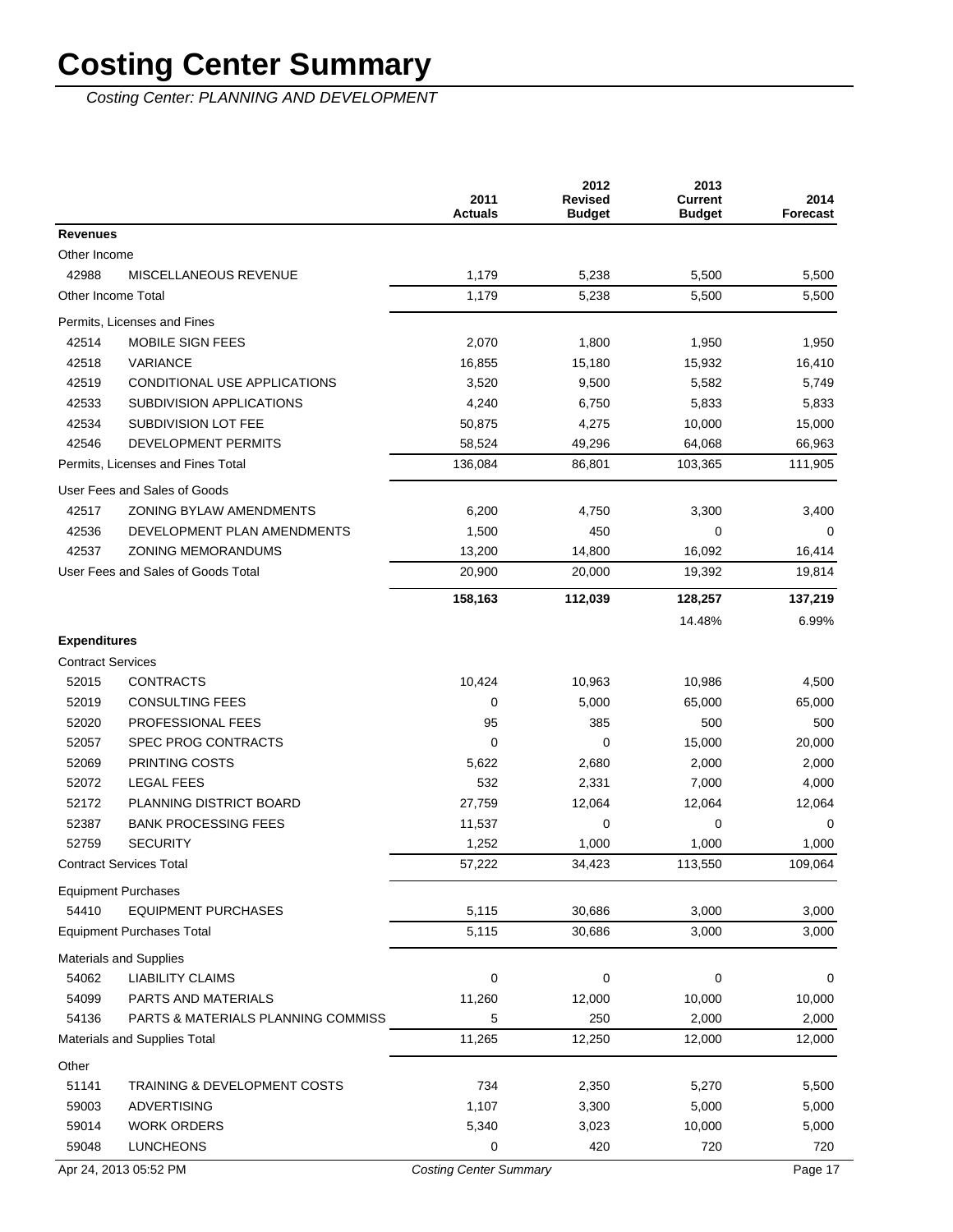Costing Center: PLANNING AND DEVELOPMENT

|                        |                                           | 2011<br><b>Actuals</b> | 2012<br><b>Revised</b><br><b>Budget</b> | 2013<br><b>Current</b><br><b>Budget</b> | 2014<br>Forecast |
|------------------------|-------------------------------------------|------------------------|-----------------------------------------|-----------------------------------------|------------------|
| 59059                  | <b>MEMBERSHIP</b>                         | 376                    | 2,006                                   | 2,500                                   | 2,500            |
| 59098                  | <b>SUBSCRIPTIONS</b>                      | 218                    | 0                                       | $\mathbf 0$                             | $\mathbf 0$      |
| 59128                  | <b>TAXES ON CITY PROPERTY</b>             | 10,384                 | 8,832                                   | 9,053                                   | 9,053            |
| 59138                  | <b>BUSINESS TRAVEL - MILEAGE</b>          | 2,629                  | 2,037                                   | 1,000                                   | 1,000            |
| 59139                  | <b>CONFERENCE COSTS</b>                   | 3,726                  | 3,595                                   | 14,300                                  | 14,800           |
| <b>Other Total</b>     |                                           | 24,514                 | 25,563                                  | 47,843                                  | 43,573           |
|                        | Reserve Appropriation                     |                        |                                         |                                         |                  |
| 58503                  | GENERAL RESERVE B/L 3620                  | 0                      | 0                                       | 0                                       | 0                |
|                        | <b>Reserve Appropriation Total</b>        | $\mathbf 0$            | $\mathbf 0$                             | $\Omega$                                | 0                |
|                        | Salaries and Wages                        |                        |                                         |                                         |                  |
| 51026                  | <b>INDEMNITY &amp; HONORARIUM</b>         | 2,045                  | 5,000                                   | 5,000                                   | 5,000            |
| 51083                  | <b>REGULAR SALARIES</b>                   | 381,764                | 592,546                                 | 735,254                                 | 855,988          |
| 51084                  | <b>OVERTIME SALARIES</b>                  | 8,284                  | 8,000                                   | 5,000                                   | 5,000            |
| 51231                  | <b>INTERNAL SALARIES</b>                  | $\Omega$               | 5,643                                   | 0                                       | 0                |
|                        | Salaries and Wages Total                  | 392,094                | 611,189                                 | 745,254                                 | 865,988          |
|                        | Transfers to/from Internal Accounts       |                        |                                         |                                         |                  |
| 59997                  | <b>TRANSFER FR RESERVES</b>               | 0                      | (27, 500)                               | 0                                       | 0                |
|                        | Transfers to/from Internal Accounts Total | $\mathbf 0$            | (27, 500)                               | $\mathbf 0$                             | $\mathbf 0$      |
| <b>Utilities</b>       |                                           |                        |                                         |                                         |                  |
| 53025                  | <b>HEAT</b>                               | 1,230                  | 1,940                                   | 2,000                                   | 2,000            |
| 53046                  | <b>POWER</b>                              | 4,515                  | 5,000                                   | 5,250                                   | 5,250            |
| 53130                  | <b>TELEPHONE REGULAR</b>                  | 7,097                  | 4,036                                   | 3,600                                   | 3,700            |
| 53131                  | TELEPHONE LONG DISTANCE                   | 150                    | 0                                       | $\mathbf 0$                             | $\mathbf 0$      |
| 53150                  | <b>WATER</b>                              | 397                    | 324                                     | 500                                     | 500              |
| 53445                  | CELLULAR TELEPHONE                        | 1,166                  | 2,000                                   | 2,000                                   | 2,000            |
| <b>Utilities Total</b> |                                           | 14,555                 | 13,300                                  | 13,350                                  | 13,450           |
|                        |                                           | 504,763                | 699,911                                 | 934,997                                 | 1,047,075        |
|                        |                                           |                        |                                         | 33.59%                                  | 11.99%           |
| <b>Net Total</b>       |                                           | (346, 601)             | (587, 872)                              | (806, 740)                              | (909, 856)       |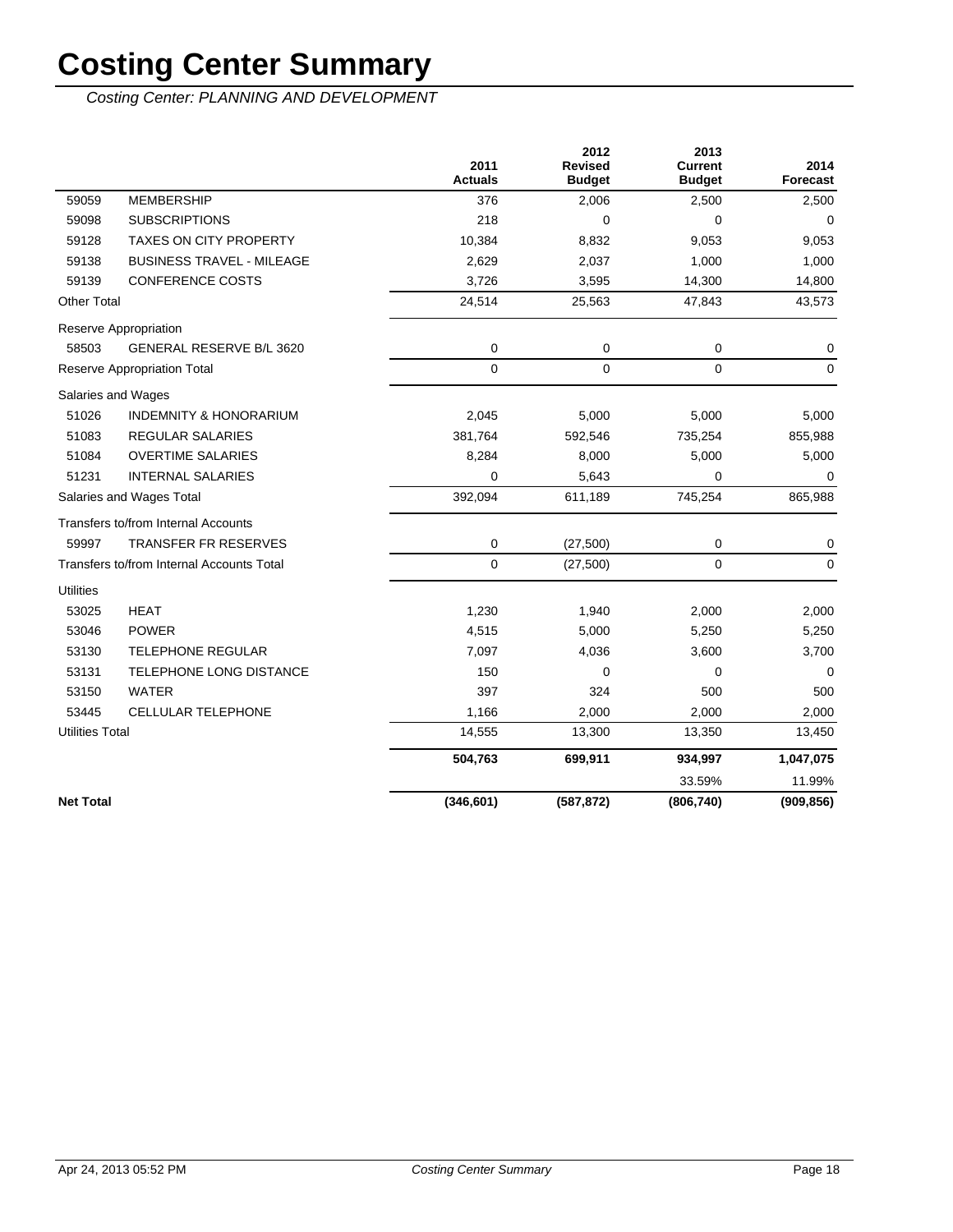Costing Center: PLANNING AND DEVELOPMENT

1,200 1,000 800 600 400 200  $\mathbf 0$  $2013$  $2014$  $2016$ 2015 2017 Expenditure Revenue

Expenses vs Revenues (In Thousands)

**Expenses** 

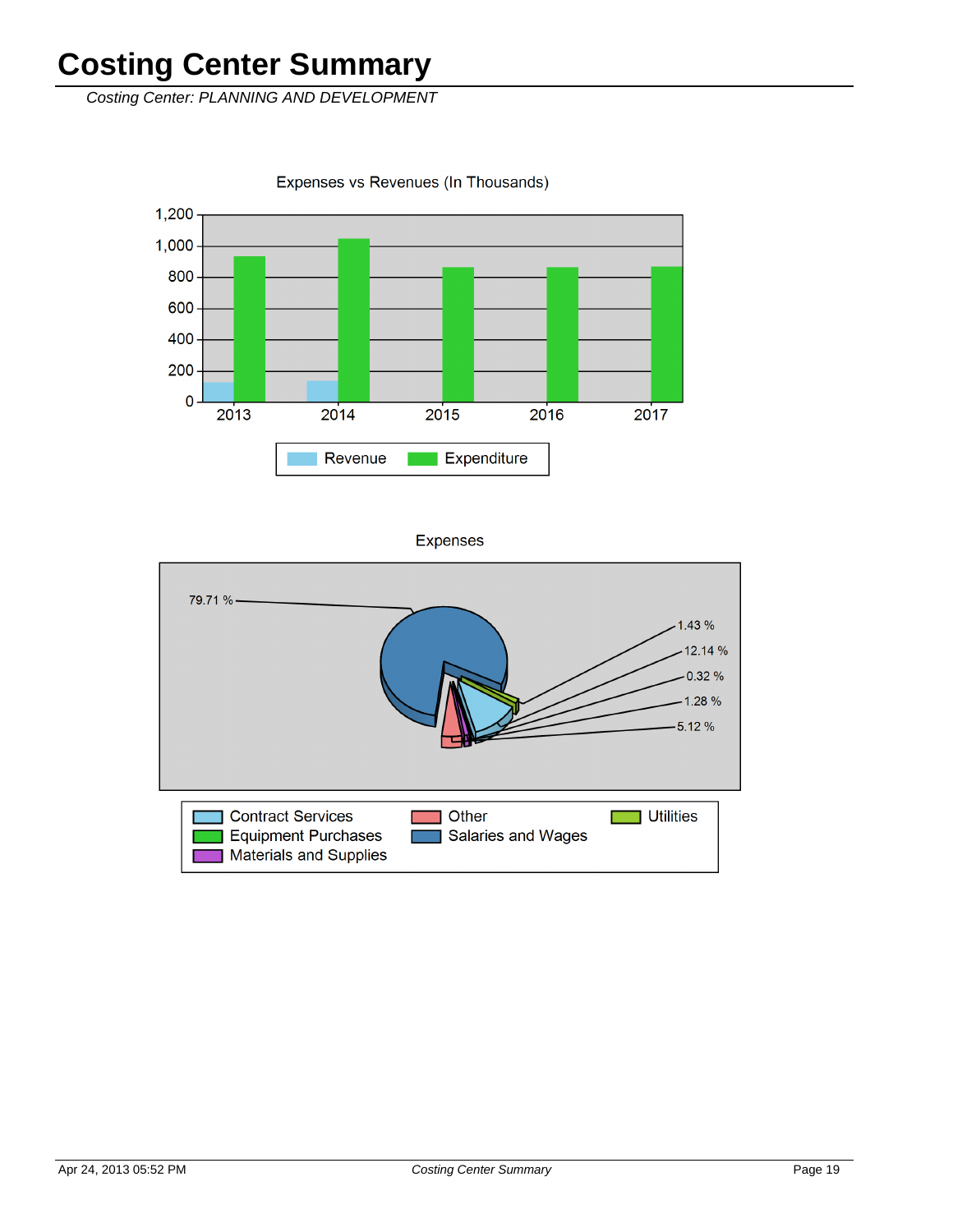Costing Center: PROPERTY ADMINISTRATION

Manager: Ian Christiansen 729-2217 **Approved: Yes** Accounting Reference: 0272 Budget Year: 2013 Stage: Approved Department: DEVELOPMENT SERVICES - Property **Division: REGIONAL PLANNING &** DEVELOPMENT **SERVICES Previous Costing Center: PROPERTY** ADMINISTRATION

### **Description:**

This cost center captures the administrative costs associated with the acquisition, management, and disposal of municipal properties. This covers salaries, survey fees, application fees, and legal fees.

### **Comments:**

Property matters continue to be an integral component of any municipality and continue to grow in complexity and outside costs.

### **Outlook:**

This department continues to evolve and may become a more integral part of Planning.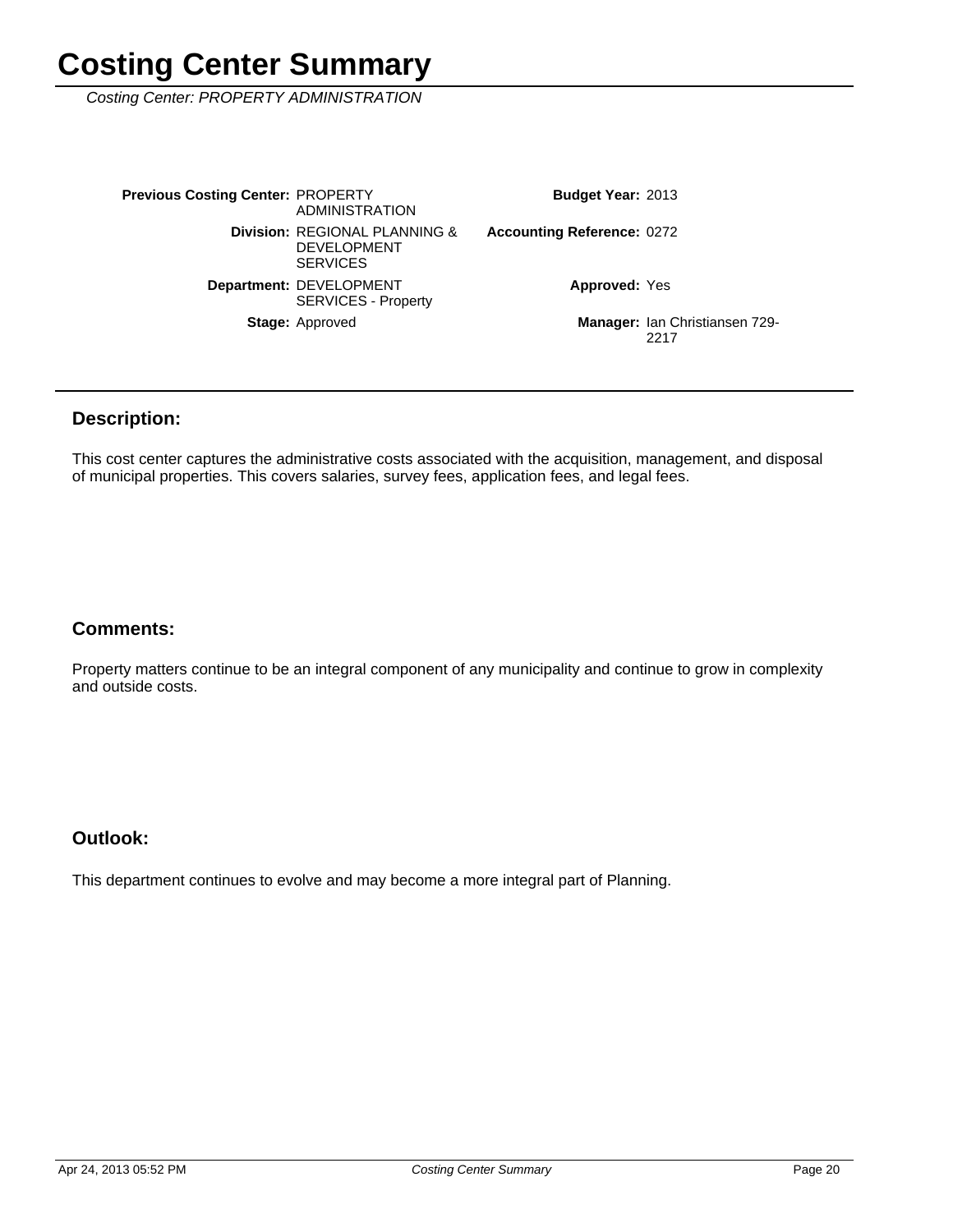Costing Center: PROPERTY ADMINISTRATION

| <b>GL Account</b>          | <b>GL Account Description</b>      | <b>Changes</b>     | <b>Percent Change</b> | 2012<br><b>Approved</b><br><b>Stage</b> | 2013 Amount |
|----------------------------|------------------------------------|--------------------|-----------------------|-----------------------------------------|-------------|
| <b>Revenues</b>            |                                    |                    |                       |                                         |             |
| 42468                      | ART GALLERY OF SW                  | Increased          | 2.00 %                | 201,254                                 | 205,279     |
| 42703                      | <b>BRANDON NEIGHBORHOOD</b>        | Unchanged          | 0.00%                 | 20,000                                  | 20,000      |
| 42728                      | <b>EASEMENTS</b>                   | Increased          | 8.66%                 | 16,565                                  | 18,000      |
| 42732                      | <b>100 BLACK STREET</b>            | Increased          | 4.07%                 | 6,504                                   | 6,769       |
| 42733                      | <b>WESTMAN COMMUNICATIONS</b>      | Increased          | 2.07%                 | 482                                     | 492         |
| 42734                      | <b>FEEDRITE RENTAL</b>             | Increased          | 2.05 %                | 732                                     | 747         |
| 42735                      | 507 PACIFIC AVENUE                 | Increased          | 3.57%                 | 140                                     | 145         |
| 42738                      | 900 BLK 17TH ST                    | Unchanged          | 0.00%                 | 12,698                                  | 12,698      |
| 42739                      | <b>LAGOON PROPERTY</b>             | Increased          | 2.02%                 | 4,355                                   | 4,443       |
| 42742                      | <b>REGIONAL LIBRARY</b>            | Increased          | 2.00 %                | 187,040                                 | 190,780     |
| 42744                      | <b>WESTBRAN</b>                    | Increased          | 2.00 %                | 30,556                                  | 31,167      |
| 42746                      | <b>CELL TOWER RENTAL</b>           | Increased          | 5.91 %                | 4,872                                   | 5,160       |
| 42747                      | <b>VETERANS WAY LEASE</b>          | Increased          | 70.46 %               | 1,794                                   | 3,058       |
| 42749                      | 1820 PACIFIC AVE LEASE             | Increased          | 2.00 %                | 3,258                                   | 3,323       |
| 42988                      | MISCELLANEOUS REVENUE              | Unchanged          | 0.00%                 | 300                                     | 300         |
| 49371                      | <b>LAND SALES</b>                  | Increased          | 50.00 %               | 100,000                                 | 150,000     |
| <b>Total Revenues:</b>     |                                    |                    |                       | 590,550                                 | 652,361     |
| <b>Expenditures</b>        |                                    |                    |                       |                                         |             |
| 51083                      | <b>REGULAR SALARIES</b>            | Increased          | 50.66 %               | 116,811                                 | 175,993     |
| 51141                      | <b>TRAINING &amp; DEVELOPMENT</b>  | Unchanged          | 0.00%                 | 1,000                                   | 1,000       |
| 52015                      | <b>CONTRACTS</b>                   | Increased          | 6,794.87%             | 780                                     | 53,780      |
| 52028                      | <b>FIRE INSURANCE</b>              | New this year      |                       | 0                                       | 73          |
| 52072                      | <b>LEGAL FEES</b>                  | Increased          | 25.00 %               | 8,000                                   | 10,000      |
| 53130                      | <b>TELEPHONE REGULAR</b>           | Increased          | 101.43 %              | 210                                     | 423         |
| 53131                      | TELEPHONE LONG DISTANCE            | Not used this year |                       | 15                                      | $\Omega$    |
| 54410                      | <b>EQUIPMENT PURCHASES</b>         | Unchanged          | 0.00%                 | 500                                     | 500         |
| 55458                      | <b>REGIONAL LIBRARY</b>            | Increased          | 8.63%                 | 520,251                                 | 565,129     |
| 55477                      | ART GALLERY OF SW                  | Increased          | 2.00 %                | 201,254                                 | 205,279     |
| 57438                      | DEBENTURE DEBT PRINCIPAL Increased |                    | 1,068.43%             | 6,551                                   | 76,544      |
| 57439                      | DEBENTURE DEBT INTEREST            | Increased          | 1,490.24 %            | 1,291                                   | 20,530      |
| 59003                      | <b>ADVERTISING</b>                 | Unchanged          | 0.00%                 | 1,000                                   | 1,000       |
| 59059                      | MEMBERSHIP                         | Increased          | 25.26 %               | 285                                     | 357         |
| 59128                      | <b>TAXES ON CITY PROPERTY</b>      | Increased          | 181.00 %              | 30,000                                  | 84,300      |
| 59138                      | <b>BUSINESS TRAVEL - MILEAGE</b>   | Unchanged          | 0.00%                 | 500                                     | 500         |
| 59139                      | <b>CONFERENCE COSTS</b>            | Not used this year |                       | 500                                     | 0           |
| 59206                      | <b>SURVEY FEES</b>                 | Decreased          | 25.00 %               | 20,000                                  | 15,000      |
| 59283                      | <b>APPLICATION FEES</b>            | Decreased          | 20.00 %               | 10,000                                  | 8,000       |
| 59507                      | <b>LAND MAINTENANCE</b>            | Decreased          | 40.00 %               | 5,000                                   | 3,000       |
| 59997                      | <b>TRANSFER FR RESERVES</b>        | New this year      |                       | 0                                       | (50,000)    |
| <b>Total Expenditures:</b> |                                    |                    |                       | 923,948                                 | 1,171,408   |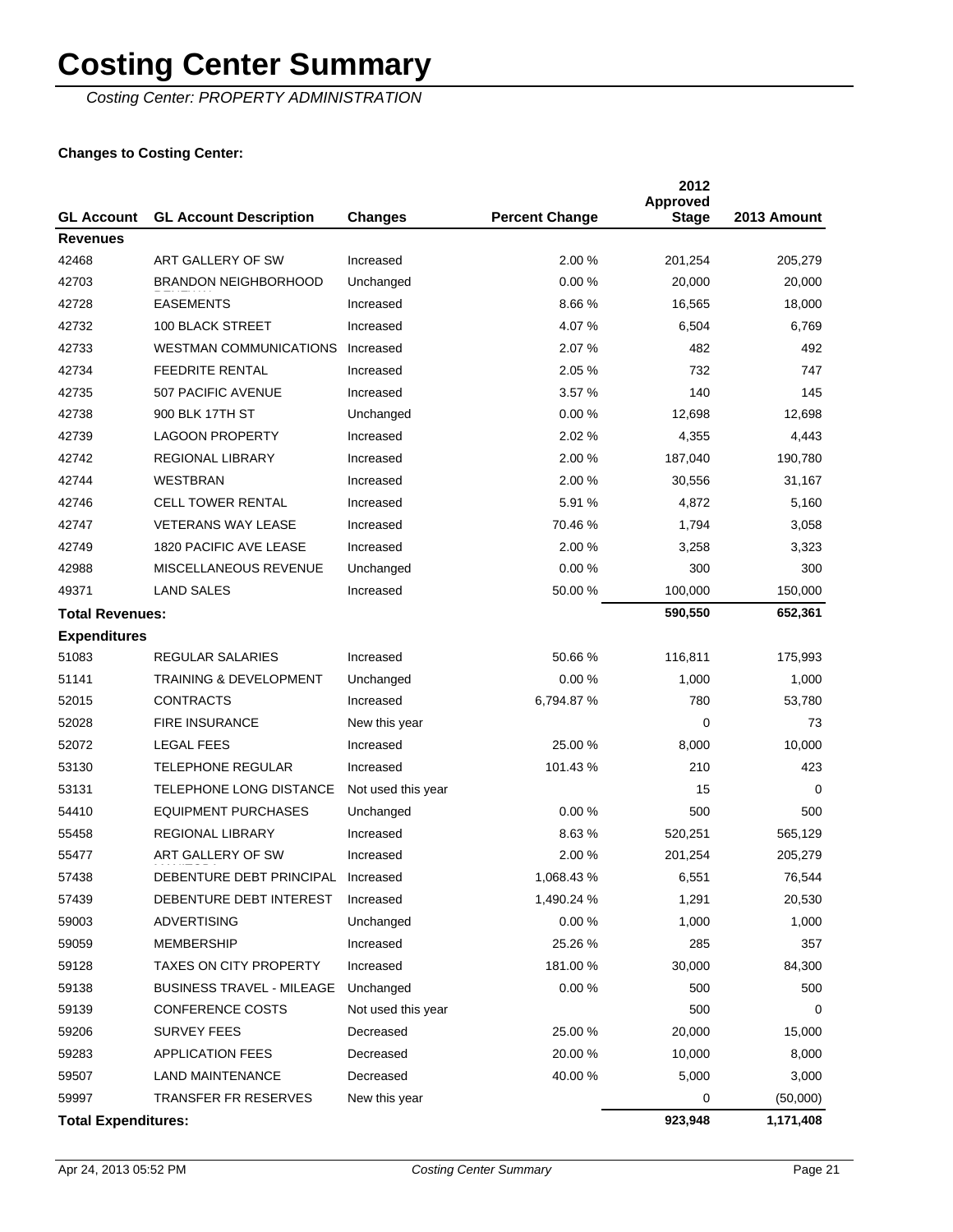Costing Center: PROPERTY ADMINISTRATION

|                          |                                      | 2011<br><b>Actuals</b>        | 2012<br><b>Revised</b><br><b>Budget</b> | 2013<br><b>Current</b><br><b>Budget</b> | 2014<br>Forecast |
|--------------------------|--------------------------------------|-------------------------------|-----------------------------------------|-----------------------------------------|------------------|
| <b>Revenues</b>          |                                      |                               |                                         |                                         |                  |
| Other Income             |                                      |                               |                                         |                                         |                  |
| 42988                    | MISCELLANEOUS REVENUE                | 4,888                         | 968                                     | 300                                     | 300              |
| 42999                    | <b>REVENUE</b>                       | 440                           | $\mathbf 0$                             | 0                                       | 0                |
| Other Income Total       |                                      | 5,328                         | 968                                     | 300                                     | 300              |
|                          | Permits, Licenses and Fines          |                               |                                         |                                         |                  |
| 42728                    | <b>EASEMENTS</b>                     | 16,614                        | 18,200                                  | 18,000                                  | 18,000           |
|                          | Permits, Licenses and Fines Total    | 16,614                        | 18,200                                  | 18,000                                  | 18,000           |
|                          | User Fees and Sales of Goods         |                               |                                         |                                         |                  |
| 42468                    | ART GALLERY OF SW MANITOBA           | 197,308                       | 201,254                                 | 205,279                                 | 209,385          |
| 42703                    | BRANDON NEIGHBORHOOD RENEWAL         | 19,167                        | 20,000                                  | 20,000                                  | 20,000           |
| 42704                    | 638 PRINCESS AVE                     | 68,495                        | $\Omega$                                | 0                                       | 0                |
| 42732                    | <b>100 BLACK STREET</b>              | 3,566                         | 6,769                                   | 6,769                                   | 6,504            |
| 42733                    | <b>WESTMAN COMMUNICATIONS GROUP</b>  | 473                           | 482                                     | 492                                     | 492              |
| 42734                    | <b>FEEDRITE RENTAL</b>               | 718                           | 732                                     | 747                                     | 747              |
| 42735                    | 507 PACIFIC AVENUE                   | 140                           | 140                                     | 145                                     | 145              |
| 42738                    | 900 BLK 17TH ST                      | 12,698                        | 12,698                                  | 12,698                                  | 12,698           |
| 42739                    | <b>LAGOON PROPERTY</b>               | 4,355                         | 4,443                                   | 4,443                                   | 4,443            |
| 42742                    | <b>REGIONAL LIBRARY</b>              | 183,372                       | 187,040                                 | 190,780                                 | 194,596          |
| 42744                    | <b>WESTBRAN</b>                      | 29,811                        | 30,406                                  | 31,167                                  | 31,167           |
| 42746                    | <b>CELL TOWER RENTAL</b>             | 4,980                         | 5,160                                   | 5,160                                   | 5,160            |
| 42747                    | <b>VETERANS WAY LEASE</b>            | 1,759                         | 3,000                                   | 3,058                                   | 0                |
| 42749                    | 1820 PACIFIC AVE LEASE               | 3,258                         | 3,323                                   | 3,323                                   | 3,323            |
| 49152                    | <b>DISBURSEMENT</b>                  | (30, 818)                     | 0                                       | 0                                       | 0                |
| 49166                    | LANE/STREET CLOSURES                 | 0                             | $\Omega$                                | 0                                       | $\Omega$         |
| 49371                    | <b>LAND SALES</b>                    | 596,390                       | 316,110                                 | 150,000                                 | 100,000          |
|                          | User Fees and Sales of Goods Total   | 1,095,672                     | 791,557                                 | 634,061                                 | 588,660          |
|                          |                                      | 1,117,615                     | 810,725                                 | 652,361                                 | 606,960          |
|                          |                                      |                               |                                         | (19.53%)                                | (6.96%)          |
| <b>Expenditures</b>      |                                      |                               |                                         |                                         |                  |
| <b>Contract Services</b> |                                      |                               |                                         |                                         |                  |
| 52015                    | <b>CONTRACTS</b>                     | 780                           | 6,430                                   | 53,780                                  | 780              |
| 52028                    | FIRE INSURANCE                       | $\mathbf 0$                   | 67                                      | 73                                      | 76               |
| 52072                    | <b>LEGAL FEES</b>                    | 10,661                        | 12,000                                  | 10,000                                  | 8,000            |
|                          | <b>Contract Services Total</b>       | 11,441                        | 18,497                                  | 63,853                                  | 8,856            |
|                          | Debenture Debt Servicing Costs       |                               |                                         |                                         |                  |
| 57438                    | DEBENTURE DEBT PRINCIPAL             | 11,995                        | 6,551                                   | 76,544                                  | 76,699           |
| 57439                    | DEBENTURE DEBT INTEREST              | 2,242                         | 1,291                                   | 20,530                                  | 16,441           |
|                          | Debenture Debt Servicing Costs Total | 14,237                        | 7,842                                   | 97,074                                  | 93,140           |
|                          |                                      |                               |                                         |                                         |                  |
|                          | <b>Equipment Purchases</b>           |                               |                                         |                                         |                  |
| 54410                    | <b>EQUIPMENT PURCHASES</b>           | 0                             | 500                                     | 500                                     | 500              |
|                          | <b>Equipment Purchases Total</b>     | $\mathbf 0$                   | 500                                     | 500                                     | 500              |
|                          | <b>Grants and Contributions</b>      |                               |                                         |                                         |                  |
| 55458                    | <b>REGIONAL LIBRARY</b>              | 482,070                       | 504,561                                 | 565,129                                 | 542,072          |
|                          | Apr 24, 2013 05:52 PM                | <b>Costing Center Summary</b> |                                         |                                         | Page 22          |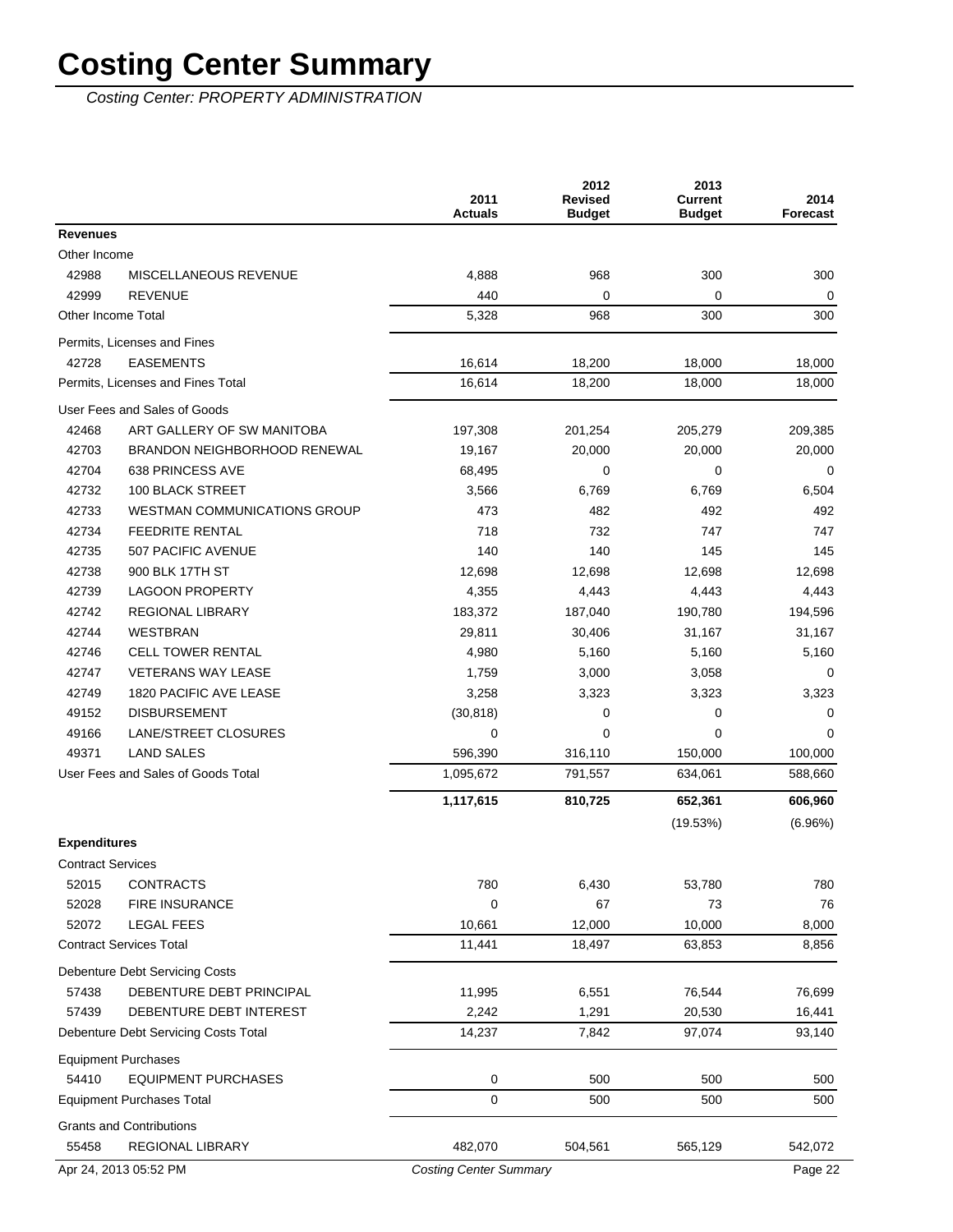Costing Center: PROPERTY ADMINISTRATION

|                        |                                           | 2011<br><b>Actuals</b> | 2012<br><b>Revised</b><br><b>Budget</b> | 2013<br><b>Current</b><br><b>Budget</b> | 2014<br><b>Forecast</b> |
|------------------------|-------------------------------------------|------------------------|-----------------------------------------|-----------------------------------------|-------------------------|
| 55477                  | ART GALLERY OF SW MANITOBA                | 187,308                | 201,254                                 | 205,279                                 | 209,385                 |
|                        | <b>Grants and Contributions Total</b>     | 669,378                | 705,815                                 | 770,408                                 | 751,457                 |
|                        | <b>Materials and Supplies</b>             |                        |                                         |                                         |                         |
| 54099                  | PARTS AND MATERIALS                       | 537                    | 224                                     | 0                                       | 0                       |
|                        | <b>Materials and Supplies Total</b>       | 537                    | 224                                     | $\mathbf 0$                             | $\mathbf 0$             |
| Other                  |                                           |                        |                                         |                                         |                         |
| 51141                  | <b>TRAINING &amp; DEVELOPMENT COSTS</b>   | $\mathbf 0$            | $\mathbf 0$                             | 1,000                                   | 1,000                   |
| 59003                  | <b>ADVERTISING</b>                        | 1,007                  | 1,300                                   | 1,000                                   | 1,000                   |
| 59059                  | <b>MEMBERSHIP</b>                         | 304                    | 0                                       | 357                                     | 285                     |
| 59128                  | TAXES ON CITY PROPERTY                    | 30,057                 | 27,590                                  | 84,300                                  | 84,300                  |
| 59138                  | <b>BUSINESS TRAVEL - MILEAGE</b>          | 0                      | 0                                       | 500                                     | 500                     |
| 59139                  | <b>CONFERENCE COSTS</b>                   | $\Omega$               | $\Omega$                                | $\Omega$                                | 500                     |
| 59206                  | <b>SURVEY FEES</b>                        | 22,362                 | 12,000                                  | 15,000                                  | 20,000                  |
| 59283                  | <b>APPLICATION FEES</b>                   | 22,413                 | 4,000                                   | 8,000                                   | 10,000                  |
| 59507                  | LAND MAINTENANCE (PROPERTY)               | 19,915                 | 700                                     | 3,000                                   | 5,000                   |
| <b>Other Total</b>     |                                           | 96,058                 | 45,590                                  | 113,157                                 | 122,585                 |
|                        | Reserve Appropriation                     |                        |                                         |                                         |                         |
| 58521                  | CIVIC LAND ACQ.B/L 5765                   | 250,000                | $\mathbf 0$                             | 0                                       | $\mathbf 0$             |
|                        | <b>Reserve Appropriation Total</b>        | 250,000                | $\Omega$                                | $\overline{0}$                          | $\mathbf 0$             |
|                        | Salaries and Wages                        |                        |                                         |                                         |                         |
| 51083                  | REGULAR SALARIES                          | 105,335                | 84,087                                  | 175,993                                 | 189,391                 |
| 51084                  | <b>OVERTIME SALARIES</b>                  | 415                    | 0                                       | 0                                       | 0                       |
| 51231                  | <b>INTERNAL SALARIES</b>                  | $\mathbf 0$            | 1,128                                   | 0                                       | $\mathbf 0$             |
| 51350                  | <b>BANK TIME EARNED</b>                   | 0                      | $\mathbf 0$                             | 0                                       | $\mathbf 0$             |
|                        | Salaries and Wages Total                  | 105,750                | 85,215                                  | 175,993                                 | 189,391                 |
|                        | Transfers to/from Internal Accounts       |                        |                                         |                                         |                         |
| 59997                  | <b>TRANSFER FR RESERVES</b>               | 0                      | 0                                       | (50,000)                                | 0                       |
|                        | Transfers to/from Internal Accounts Total | $\mathbf 0$            | $\mathbf 0$                             | (50,000)                                | $\mathbf 0$             |
| <b>Utilities</b>       |                                           |                        |                                         |                                         |                         |
| 53130                  | <b>TELEPHONE REGULAR</b>                  | 385                    | 425                                     | 423                                     | 425                     |
| 53131                  | <b>TELEPHONE LONG DISTANCE</b>            | 22                     | $\mathbf 0$                             | 0                                       | $\Omega$                |
| <b>Utilities Total</b> |                                           | 407                    | 425                                     | 423                                     | 425                     |
|                        |                                           | 1,147,808              | 864,108                                 | 1,171,408                               | 1,166,354               |
|                        |                                           |                        |                                         | 35.56%                                  | (0.43%)                 |
| <b>Net Total</b>       |                                           | (30, 193)              | (53, 383)                               | (519, 047)                              | (559, 394)              |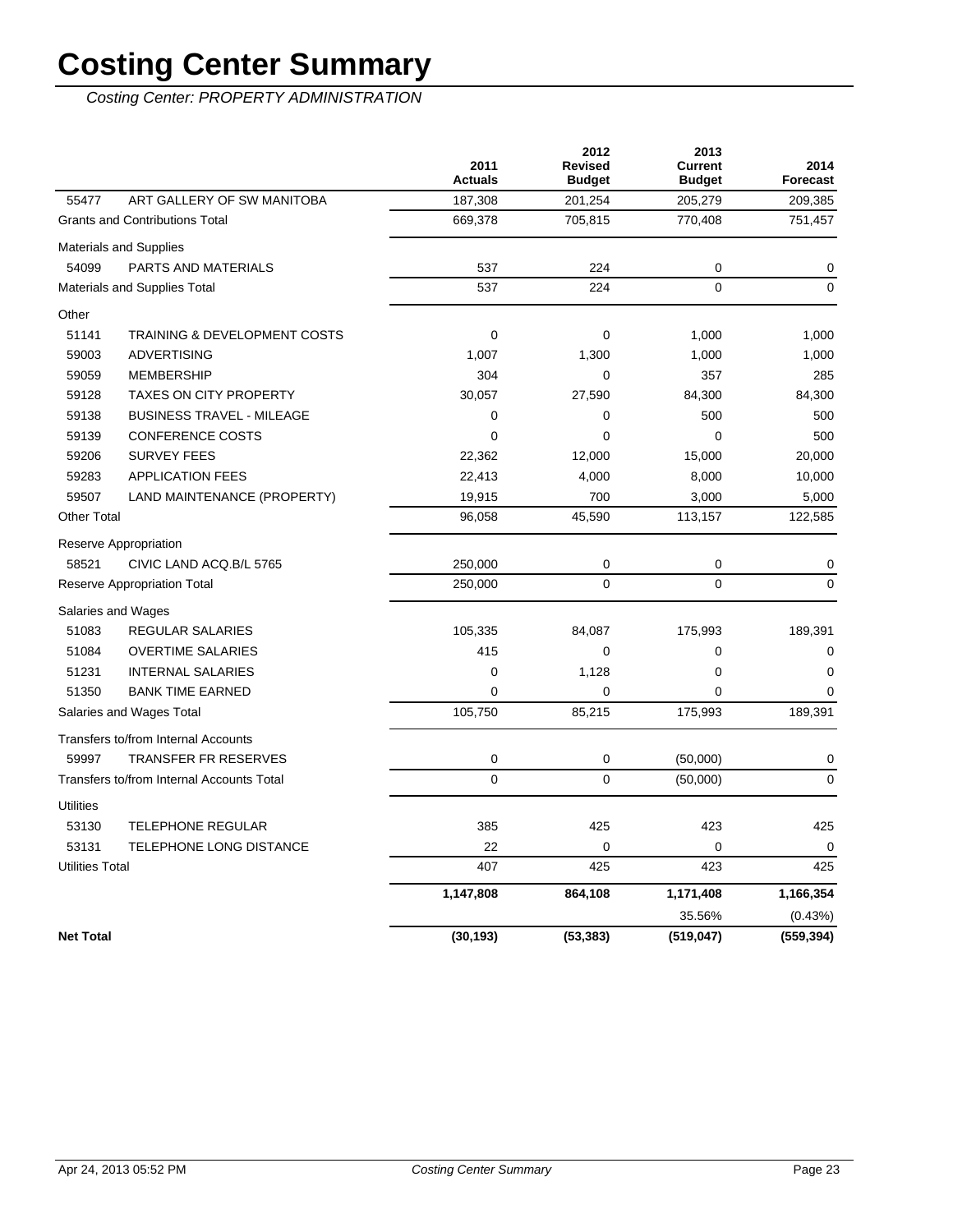Costing Center: PROPERTY ADMINISTRATION

Expenses vs Revenues (In Thousands)





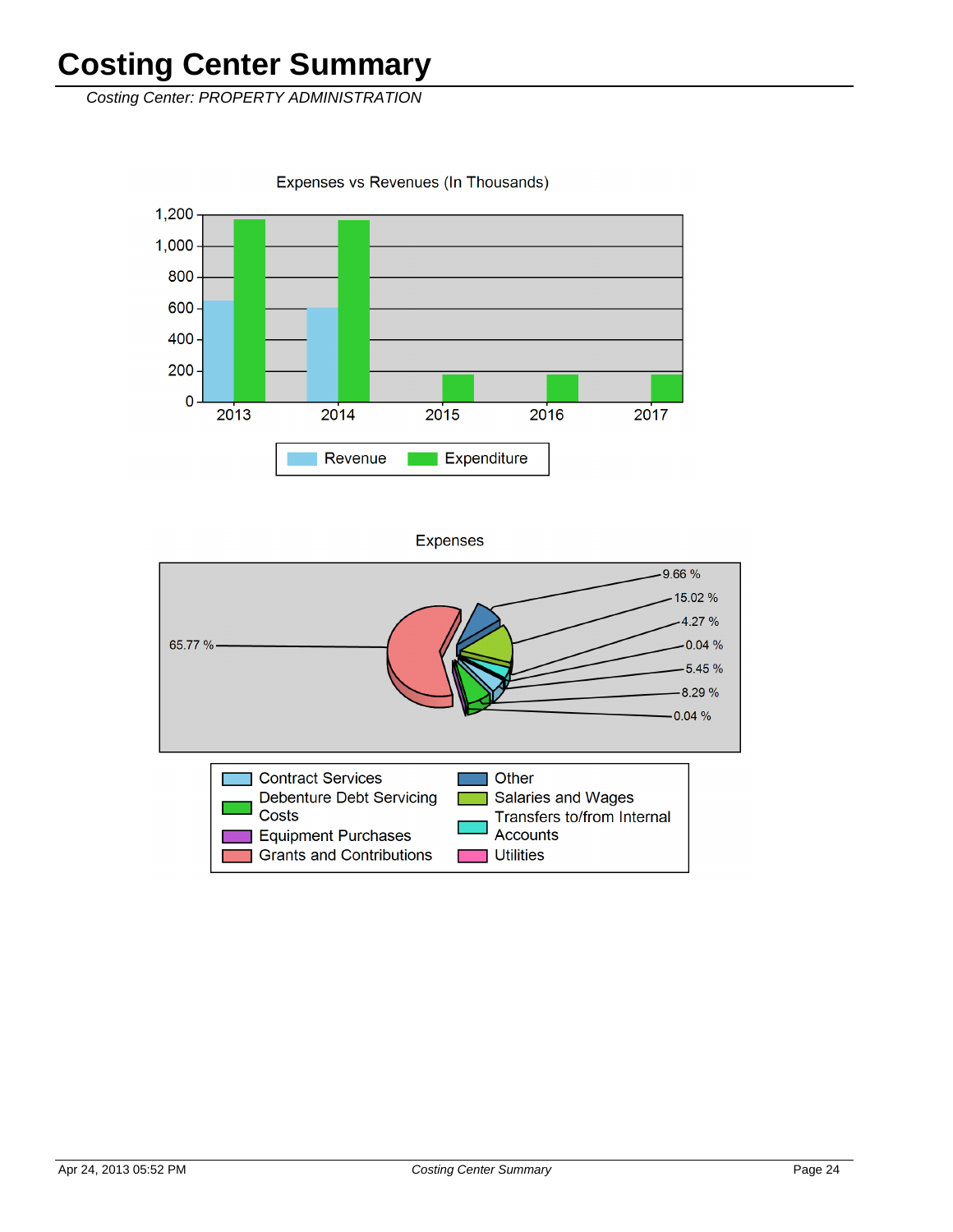Costing Center: 208 22ND ST N

| <b>Previous Costing Center: 208 22ND ST N</b> |                                                                        | <b>Budget Year: 2013</b>          |                              |
|-----------------------------------------------|------------------------------------------------------------------------|-----------------------------------|------------------------------|
|                                               | Division: REGIONAL PLANNING &<br><b>DEVELOPMENT</b><br><b>SERVICES</b> | <b>Accounting Reference: 0805</b> |                              |
| Department: BUILDING                          | <b>MAINTENANCE -</b><br>Property                                       | <b>Approved: Yes</b>              |                              |
|                                               | <b>Stage: Approved</b>                                                 |                                   | Manager: Ian Broome 729-2292 |

### **Description:**

This building is currently leased to the NRC for their Beep program. It is a 2400 sq. ft. single storey wood frame structure built on grade.

#### **Comments:**

**Outlook:**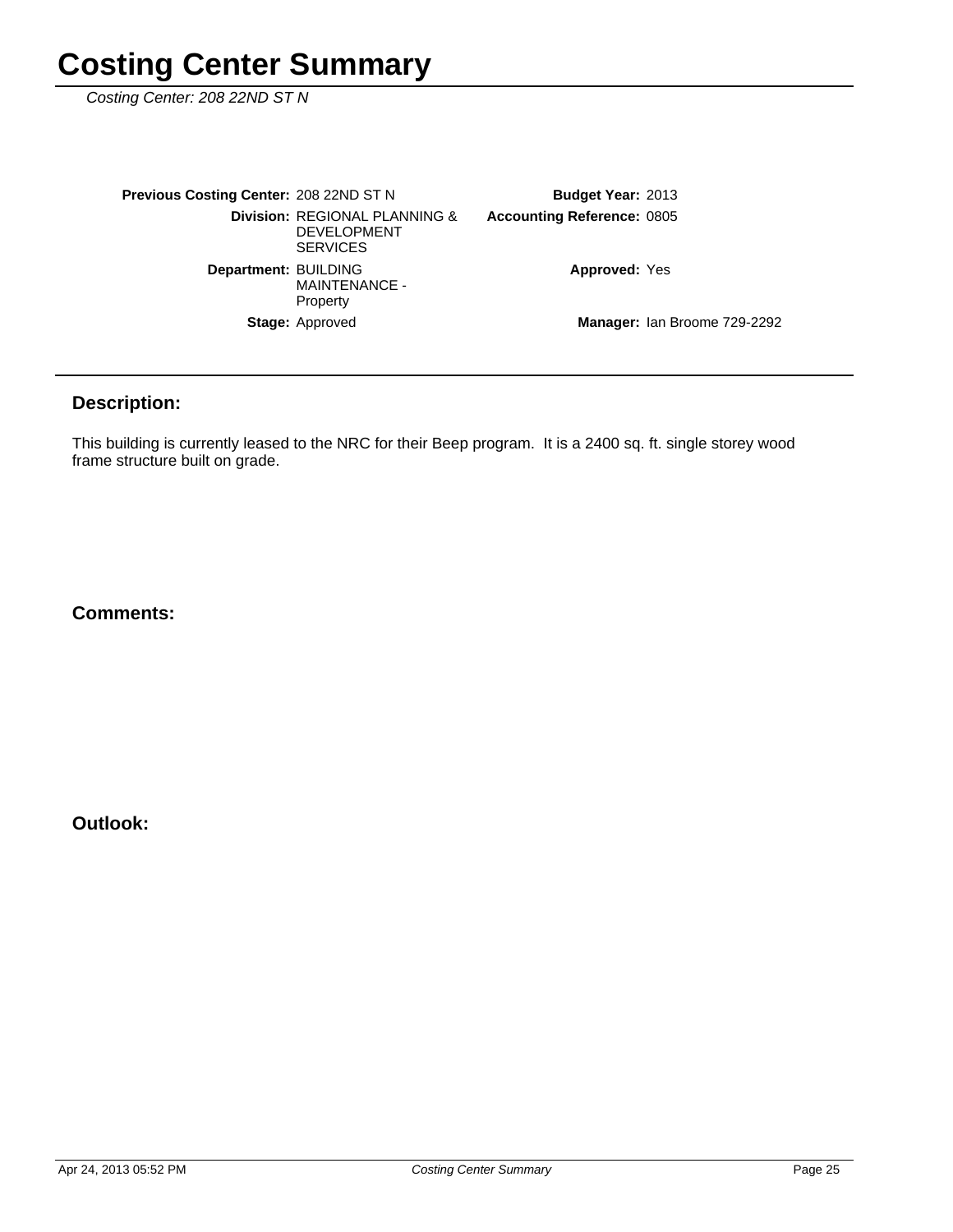Costing Center: 208 22ND ST N

| <b>GL Account</b>          | <b>GL Account Description</b> | <b>Changes</b> | <b>Percent Change</b> | 2012<br>Approved<br><b>Stage</b> | 2013 Amount |
|----------------------------|-------------------------------|----------------|-----------------------|----------------------------------|-------------|
| <b>Expenditures</b>        |                               |                |                       |                                  |             |
| 52028                      | <b>FIRE INSURANCE</b>         | Increased      | 15.53 %               | 103                              | 119         |
| 53046                      | <b>POWER</b>                  | Unchanged      | 0.00%                 | 2,733                            | 2,733       |
| 53150                      | <b>WATER</b>                  | Unchanged      | 0.00%                 | 175                              | 175         |
| 54099                      | PARTS AND MATERIALS           | Decreased      | 3.20%                 | 500                              | 484         |
| <b>Total Expenditures:</b> |                               |                |                       | 3.511                            | 3.511       |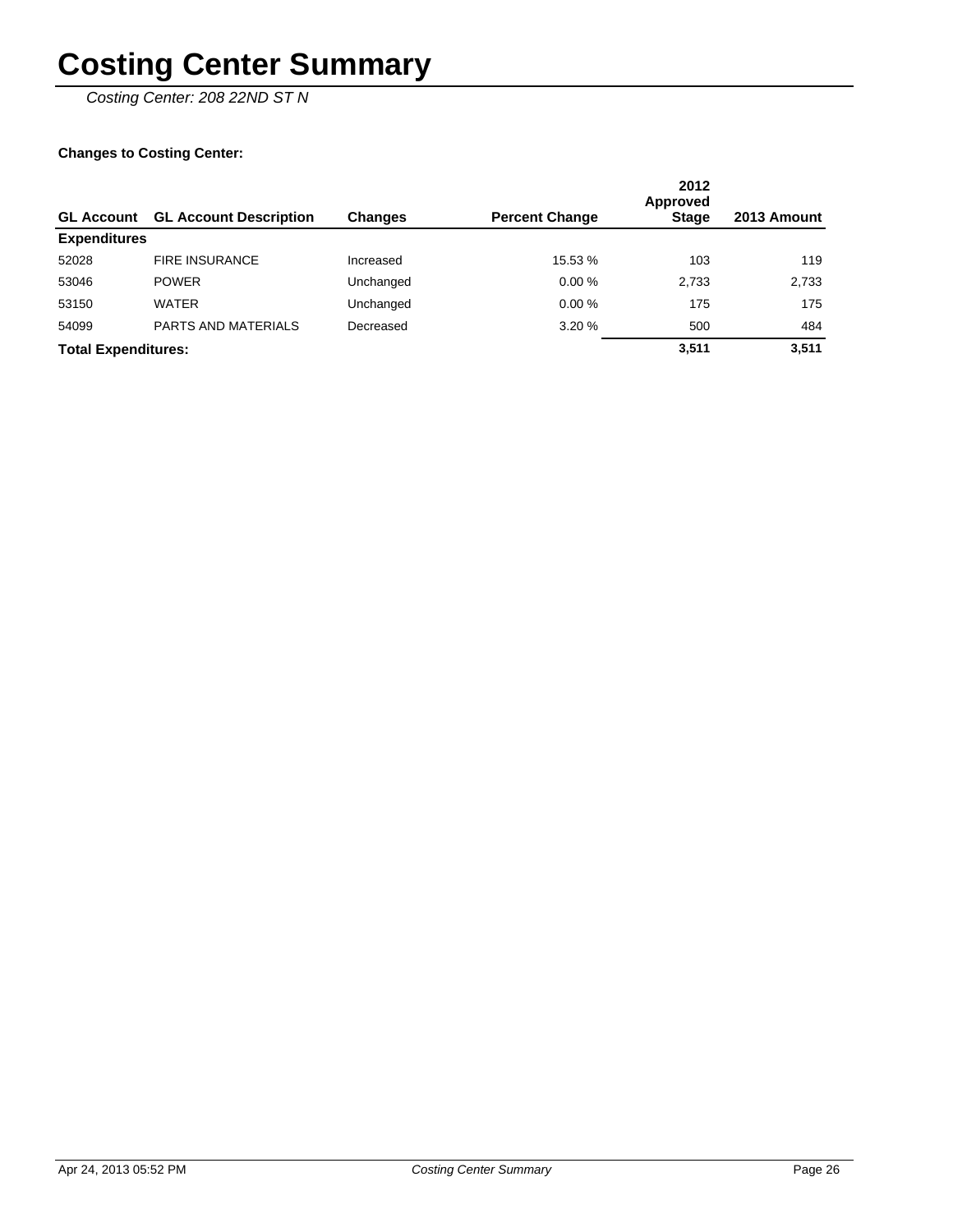Costing Center: 208 22ND ST N

|                                      | 2011<br><b>Actuals</b> | 2012<br><b>Revised</b><br><b>Budget</b> | 2013<br><b>Current</b><br><b>Budget</b> | 2014<br>Forecast |
|--------------------------------------|------------------------|-----------------------------------------|-----------------------------------------|------------------|
| <b>Expenditures</b>                  |                        |                                         |                                         |                  |
| <b>Contract Services</b>             |                        |                                         |                                         |                  |
| 52015<br><b>CONTRACTS</b>            | 0                      | 0                                       | 0                                       | $\mathbf 0$      |
| <b>FIRE INSURANCE</b><br>52028       | 103                    | 108                                     | 119                                     | 122              |
| <b>Contract Services Total</b>       | 103                    | 108                                     | 119                                     | 122              |
| Materials and Supplies               |                        |                                         |                                         |                  |
| PARTS AND MATERIALS<br>54099         | 12                     | 473                                     | 484                                     | 481              |
| Materials and Supplies Total         | 12                     | 473                                     | 484                                     | 481              |
| Other                                |                        |                                         |                                         |                  |
| 52231<br><b>INSURANCE RECOVERIES</b> | 0                      | 0                                       | 0                                       | 0                |
| <b>Other Total</b>                   | 0                      | $\mathbf 0$                             | 0                                       | $\mathbf 0$      |
| Salaries and Wages                   |                        |                                         |                                         |                  |
| 51083<br><b>REGULAR SALARIES</b>     | 116                    | 97                                      | 0                                       | 0                |
| Salaries and Wages Total             | 116                    | 97                                      | $\Omega$                                | $\Omega$         |
| <b>Utilities</b>                     |                        |                                         |                                         |                  |
| <b>POWER</b><br>53046                | 2,405                  | 2,632                                   | 2,733                                   | 2,733            |
| 53150<br><b>WATER</b>                | 123                    | 201                                     | 175                                     | 175              |
| <b>Utilities Total</b>               | 2,527                  | 2,833                                   | 2,908                                   | 2,908            |
|                                      | 2,758                  | 3,511                                   | 3,511                                   | 3,511            |
|                                      |                        |                                         | 0.00%                                   | 0.00%            |
| <b>Net Total</b>                     | (2,758)                | (3, 511)                                | (3, 511)                                | (3, 511)         |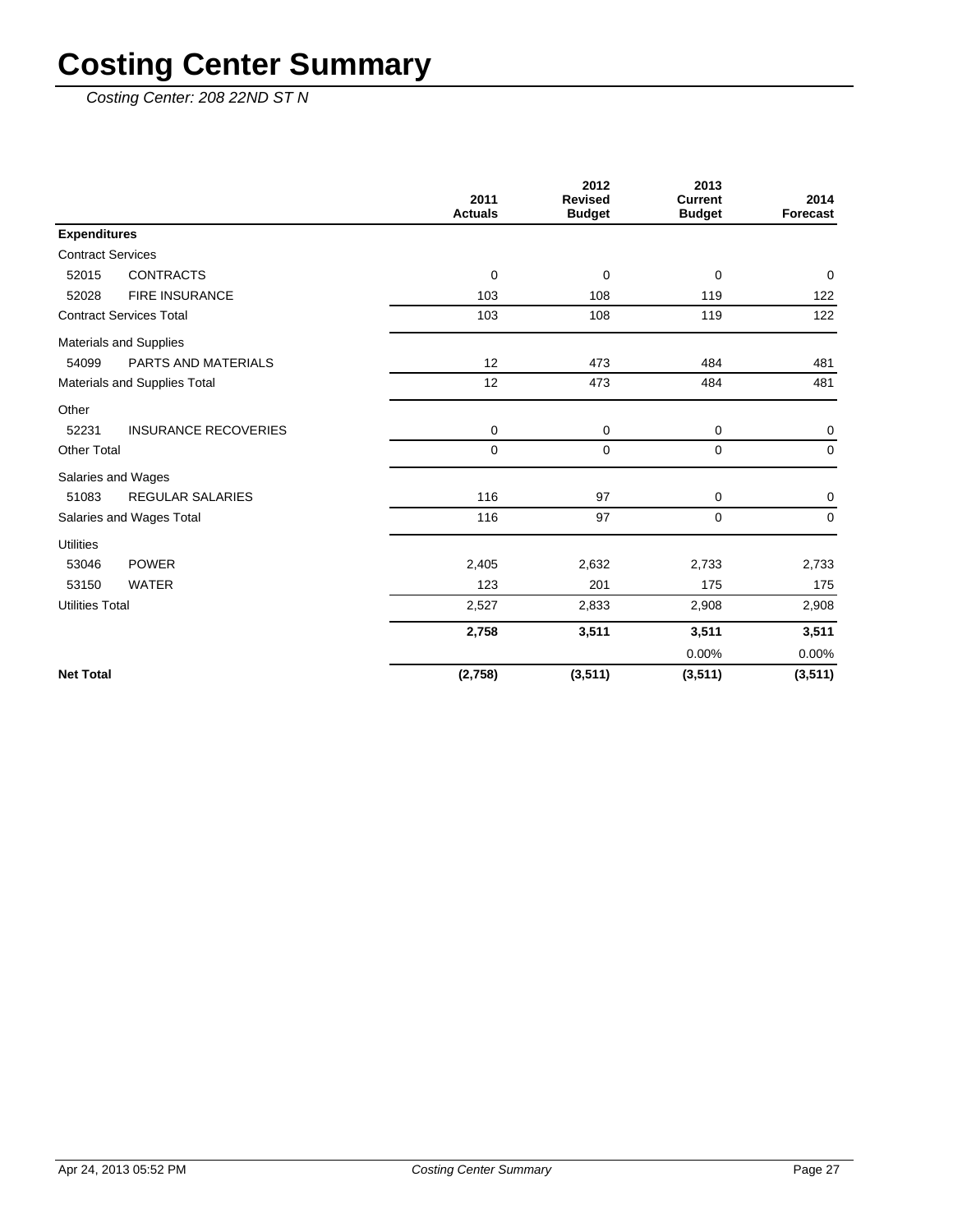Costing Center: 208 22ND ST N

Expenses vs Revenues (In Thousands)  $\overline{\mathbf{4}}$  $3 2 1 \pmb{\mathsf{O}}$ 2014  $2013$ Expenditure

Expenses

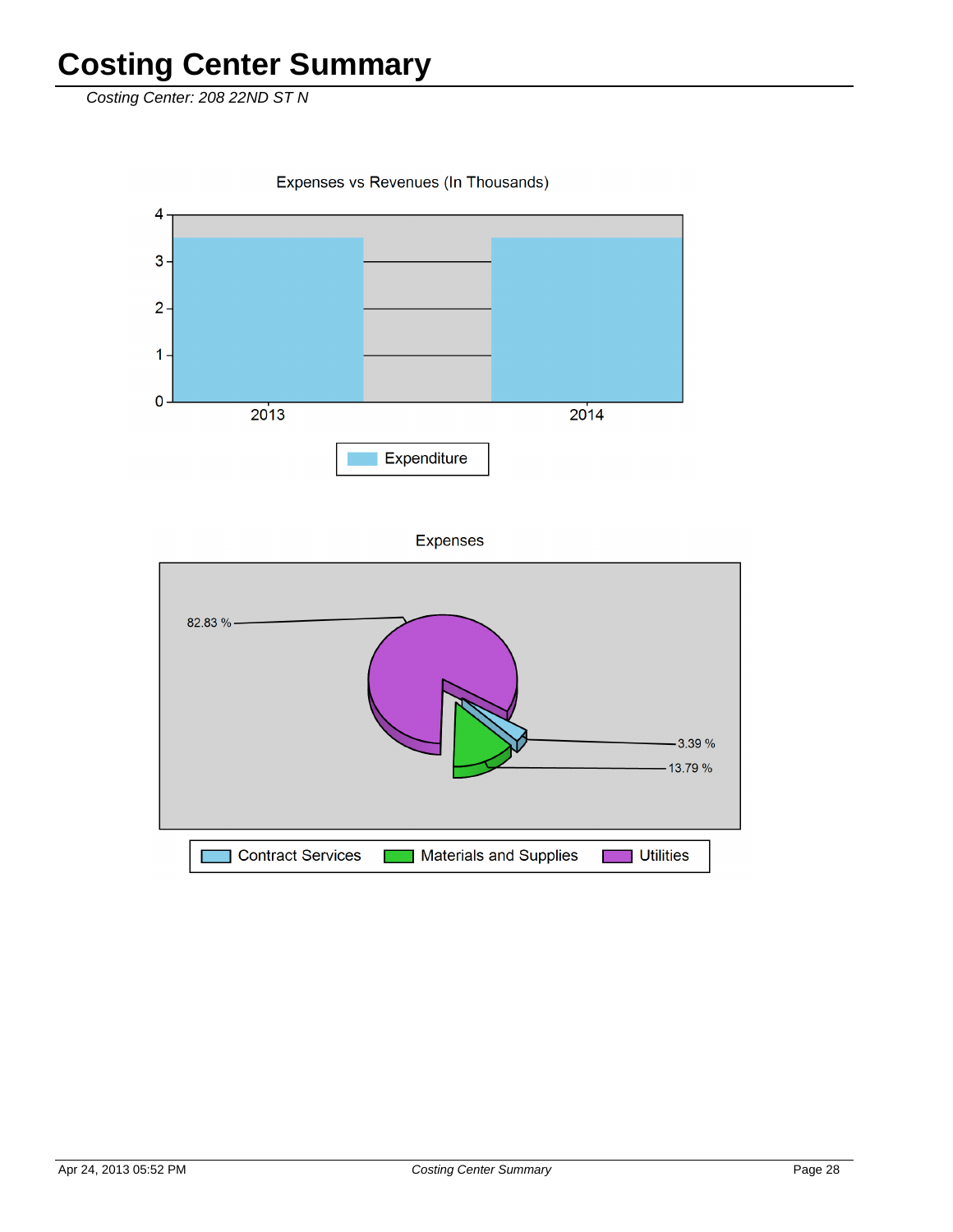Costing Center: 638 PRINCESS AVENUE

| <b>Previous Costing Center: 638 PRINCESS AVENUE</b> |                                                                        | <b>Budget Year: 2013</b>          |  |
|-----------------------------------------------------|------------------------------------------------------------------------|-----------------------------------|--|
|                                                     | Division: REGIONAL PLANNING &<br><b>DEVELOPMENT</b><br><b>SERVICES</b> | <b>Accounting Reference: 0802</b> |  |
| Department: BUILDING                                | <b>MAINTENANCE -</b><br>Property                                       | <b>Approved: Yes</b>              |  |
|                                                     | <b>Stage: Approved</b>                                                 | Manager: Ian Broome 729-2292      |  |

### **Description:**

The City will renovate a portion of the building to facilitate a move by the Developmental/ Planning staff.

### **Comments:**

All budget lines reflect an estimated October 2013 occupation by City staff.

**Outlook:**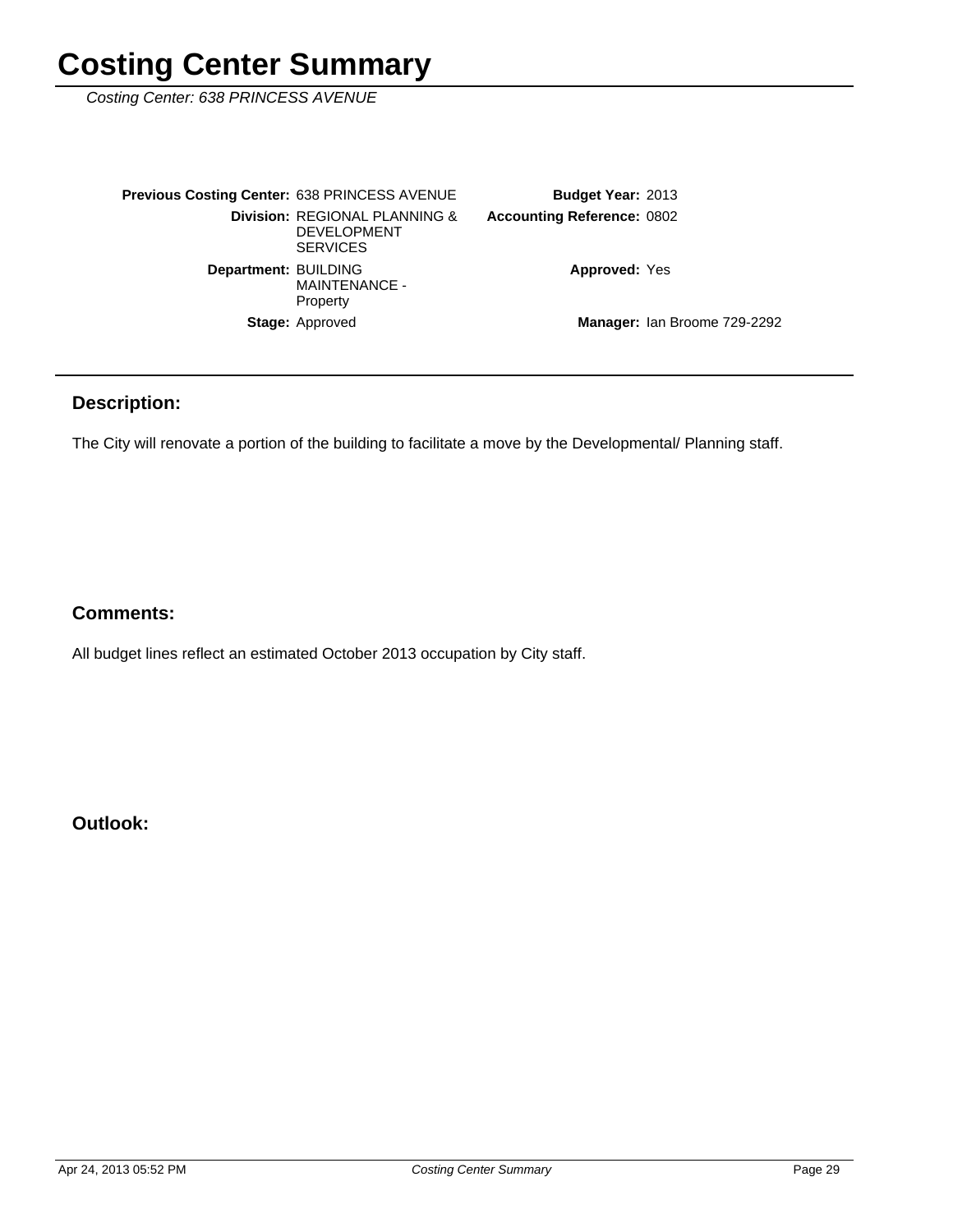Costing Center: 638 PRINCESS AVENUE

| <b>GL Account</b>          | <b>GL Account Description</b> | <b>Changes</b> | <b>Percent Change</b> | 2012<br>Approved<br>Stage | 2013 Amount |
|----------------------------|-------------------------------|----------------|-----------------------|---------------------------|-------------|
| <b>Expenditures</b>        |                               |                |                       |                           |             |
| 51083                      | <b>REGULAR SALARIES</b>       | Increased      | 4.31 %                | 7.299                     | 7,613       |
| 52015                      | <b>CONTRACTS</b>              | Increased      | 599.64 %              | 1,648                     | 11,530      |
| 52028                      | <b>FIRE INSURANCE</b>         | Increased      | 15.75 %               | 1,981                     | 2,293       |
| 53025                      | <b>HEAT</b>                   | Decreased      | 15.58 %               | 25,673                    | 21,673      |
| 53046                      | <b>POWER</b>                  | Decreased      | 28.56 %               | 31,508                    | 22,508      |
| 53150                      | <b>WATER</b>                  | Decreased      | 66.67 %               | 1.500                     | 500         |
| 54099                      | <b>PARTS AND MATERIALS</b>    | Increased      | 16.50 %               | 10.300                    | 12,000      |
| <b>Total Expenditures:</b> |                               |                |                       | 79.909                    | 78.117      |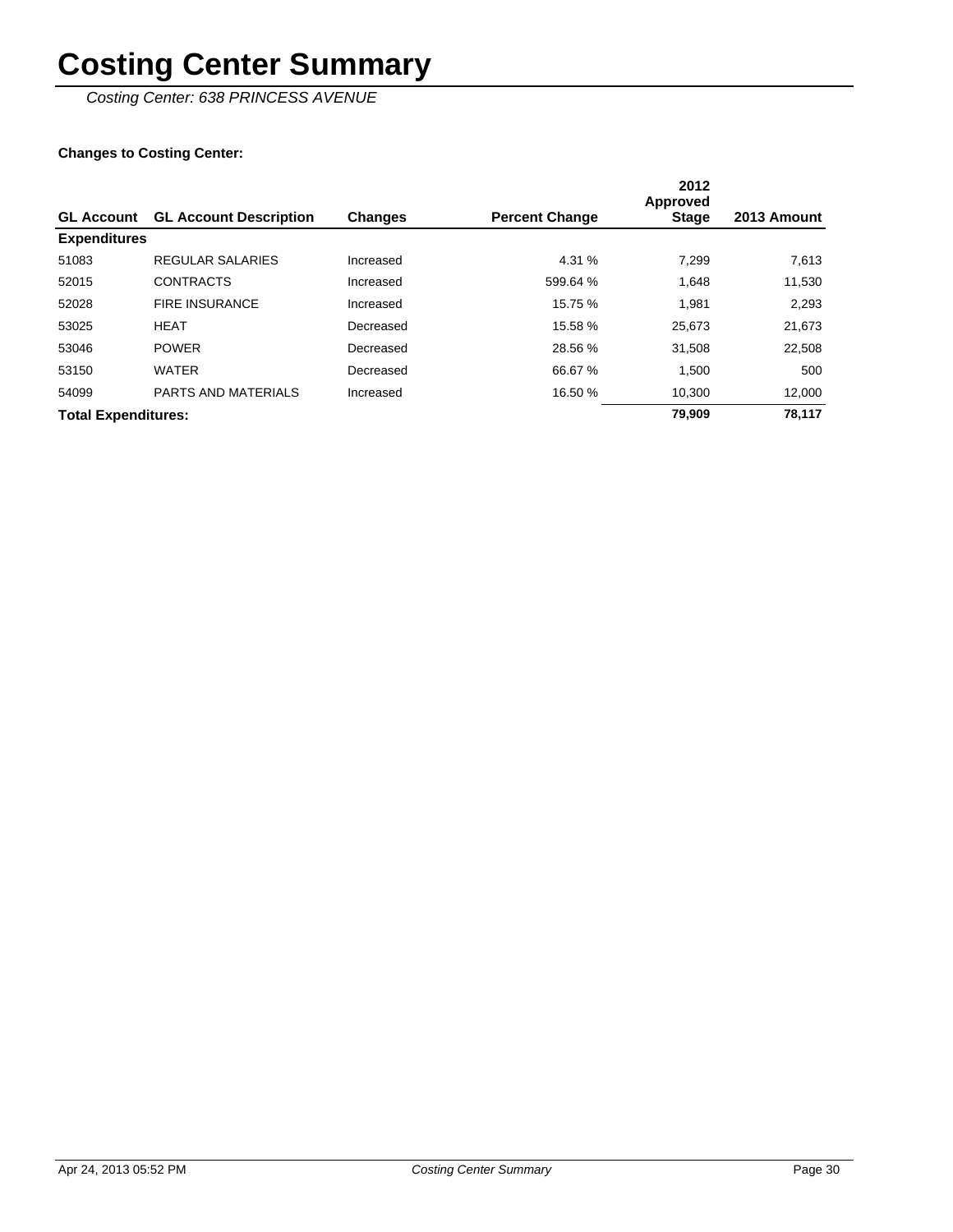Costing Center: 638 PRINCESS AVENUE

|                          |                                | 2011           | 2012<br><b>Revised</b> | 2013<br><b>Current</b> | 2014        |
|--------------------------|--------------------------------|----------------|------------------------|------------------------|-------------|
|                          |                                | <b>Actuals</b> | <b>Budget</b>          | <b>Budget</b>          | Forecast    |
| <b>Expenditures</b>      |                                |                |                        |                        |             |
| <b>Contract Services</b> |                                |                |                        |                        |             |
| 52015                    | <b>CONTRACTS</b>               | 458            | 25,700                 | 11,530                 | 35,555      |
| 52028                    | <b>FIRE INSURANCE</b>          | 1,981          | 2,080                  | 2,293                  | 2,361       |
|                          | <b>Contract Services Total</b> | 2,440          | 27,780                 | 13,823                 | 37,916      |
|                          | <b>Materials and Supplies</b>  |                |                        |                        |             |
| 54099                    | <b>PARTS AND MATERIALS</b>     | 11,982         | 276,200                | 12,000                 | 12,000      |
|                          | Materials and Supplies Total   | 11,982         | 276,200                | 12,000                 | 12,000      |
| Other                    |                                |                |                        |                        |             |
| 52231                    | <b>INSURANCE RECOVERIES</b>    | (23,760)       | (273, 562)             | 0                      | 0           |
| 59014                    | <b>WORK ORDERS</b>             | 0              | 589                    | 0                      | 0           |
| <b>Other Total</b>       |                                | (23, 760)      | (272, 973)             | 0                      | $\mathbf 0$ |
| Salaries and Wages       |                                |                |                        |                        |             |
| 51083                    | <b>REGULAR SALARIES</b>        | 10,607         | 10,837                 | 7,613                  | 7,832       |
|                          | Salaries and Wages Total       | 10,607         | 10,837                 | 7,613                  | 7,832       |
| <b>Utilities</b>         |                                |                |                        |                        |             |
| 53025                    | <b>HEAT</b>                    | 0              | $\mathbf 0$            | 21,673                 | 25,673      |
| 53046                    | <b>POWER</b>                   | 48,836         | 40,632                 | 22,508                 | 31,508      |
| 53150                    | <b>WATER</b>                   | 1,579          | 171                    | 500                    | 1,500       |
| <b>Utilities Total</b>   |                                | 50,415         | 40,803                 | 44,681                 | 58,681      |
|                          |                                | 51,683         | 82,647                 | 78,117                 | 116,429     |
|                          |                                |                |                        | $(5.48\%)$             | 49.04%      |
| <b>Net Total</b>         |                                | (51, 683)      | (82, 647)              | (78, 117)              | (116, 429)  |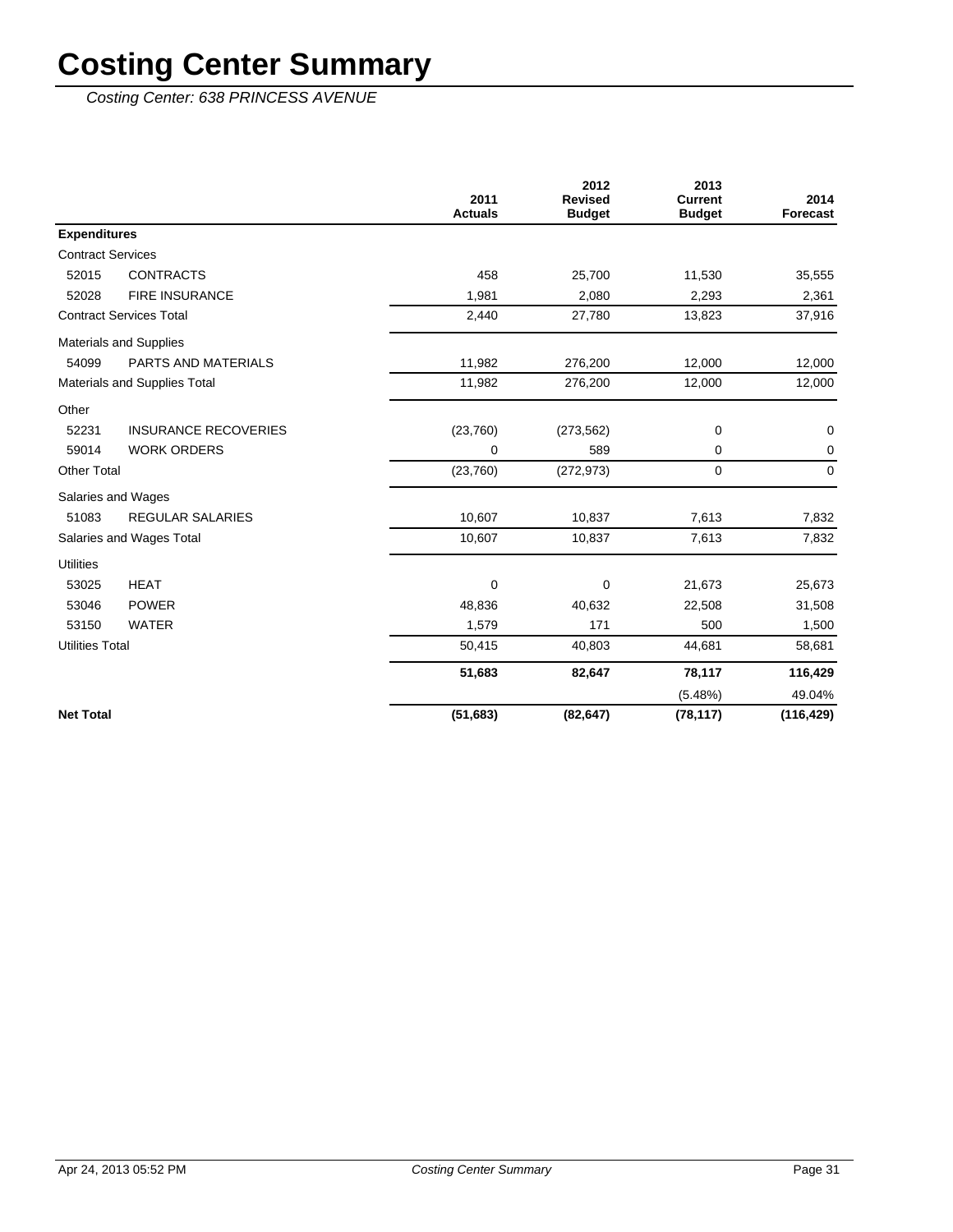Costing Center: 638 PRINCESS AVENUE

Expenses vs Revenues (In Thousands)



**Expenses** 

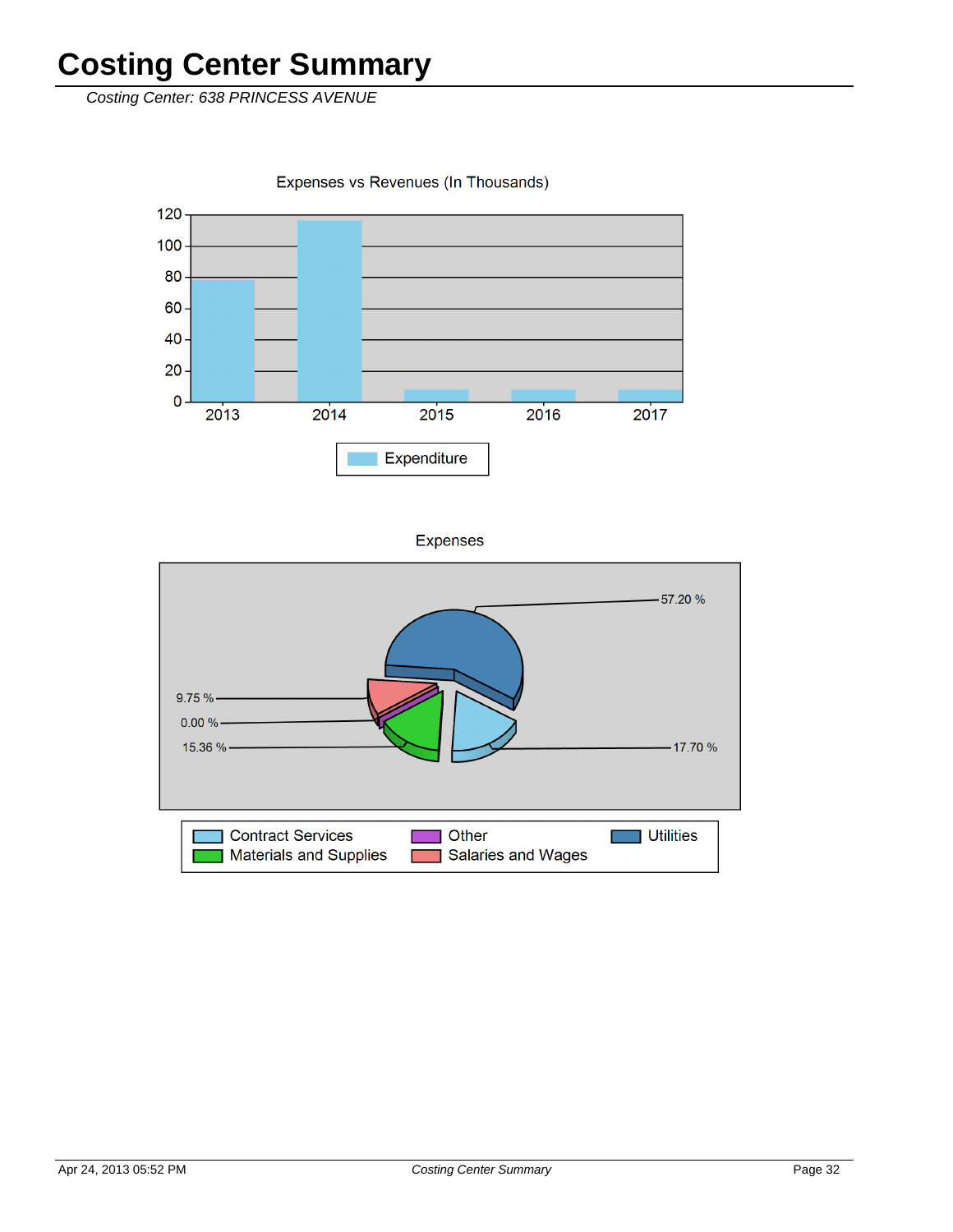Costing Center: GREEN AREAS & WEED CONTROL

Manager: Perry Roque 729-2170 **Approved: Yes Accounting Reference: 0155** Budget Year: 2013 Stage: Approved Department: PARKS - Weed control **Division: REGIONAL PLANNING &** DEVELOPMENT **SERVICES Previous Costing Center: GREEN AREAS & WEED CONTROL** 

#### **Description:**

This cost center captures the costs associated with cutting grass and weed control on playgrounds, ball diamonds, soccer fields, and other green areas through out the City of Brandon.

#### **Comments:**

Salaries have been increased to allow for additional maintenance in green areas with the overall budget being reduced with the removal of budgets for liability claims, advertising and work orders. These items are not consistently required each year. In the event we incur these costs, increases will be offset in other accounts.

#### **Outlook:**

Our department will continue to explore funding opportunities like the Green Team grant provided by the province. This particular grant allow for hiring students as additional resources with the delivery of services in a municipality. Currently we have two students hired and the grant covers 1/2 of their salaries for the summer months. Green Team is a provincial funding opportunity for students to access employment during the summer months. Our department applies for funds on a regular basis.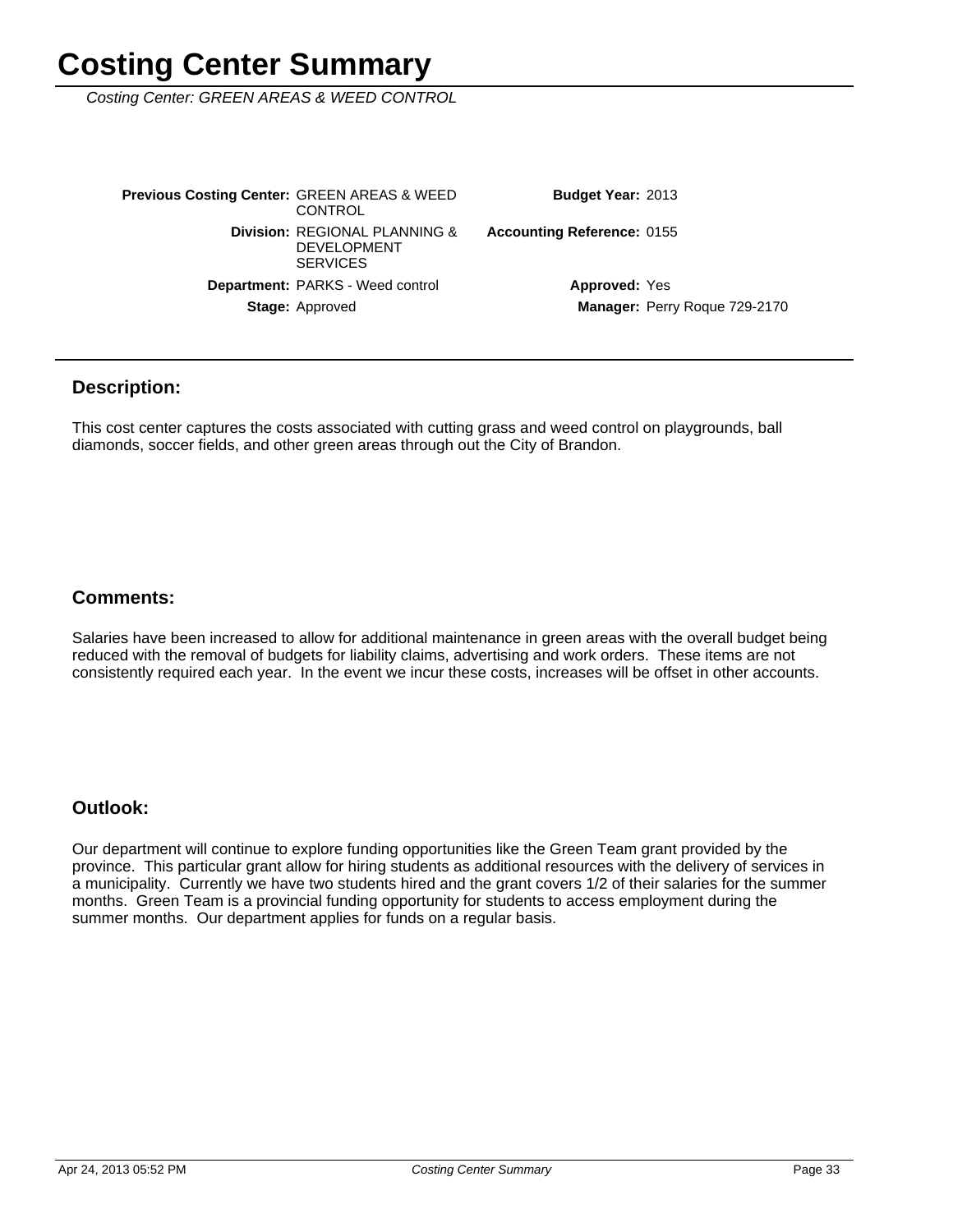Costing Center: GREEN AREAS & WEED CONTROL

| <b>GL Account</b>          | <b>GL Account Description</b> | Changes            | <b>Percent Change</b> | 2012<br><b>Approved</b><br><b>Stage</b> | 2013 Amount |
|----------------------------|-------------------------------|--------------------|-----------------------|-----------------------------------------|-------------|
| <b>Revenues</b>            |                               |                    |                       |                                         |             |
| 42999                      | <b>REVENUE</b>                | Unchanged          | 0.00%                 | 2,500                                   | 2,500       |
| <b>Total Revenues:</b>     |                               |                    |                       | 2,500                                   | 2,500       |
| <b>Expenditures</b>        |                               |                    |                       |                                         |             |
| 51083                      | REGULAR SALARIES              | Decreased          | 14.10 %               | 266,027                                 | 228,517     |
| 54062                      | <b>LIABILITY CLAIMS</b>       | Not used this year |                       | 1,200                                   | $\mathbf 0$ |
| 54099                      | <b>PARTS AND MATERIALS</b>    | Unchanged          | 0.00%                 | 14,500                                  | 14,500      |
| 54103                      | GASOLINE #2                   | Unchanged          | 0.00%                 | 1,190                                   | 1,190       |
| 54104                      | <b>DIESEL</b>                 | Unchanged          | 0.00%                 | 4,382                                   | 4,382       |
| 54107                      | <b>CHEMICALS</b>              | New this year      |                       | 0                                       | 2,000       |
| 59014                      | <b>WORK ORDERS</b>            | Not used this year |                       | 5,000                                   | 0           |
| 59080                      | <b>INTERNAL EQUIPMENT</b>     | Decreased          | 41.00 %               | 20,000                                  | 11,800      |
| 59286                      | <b>GREEN TEAM-BRANDON</b>     | Unchanged          | 0.00%                 | 10,000                                  | 10,000      |
| 59993                      | <b>EQUIPMENT CAPITAL</b>      | Decreased          | 27.28 %               | 30,428                                  | 22,128      |
| <b>Total Expenditures:</b> |                               |                    |                       | 352,727                                 | 294,517     |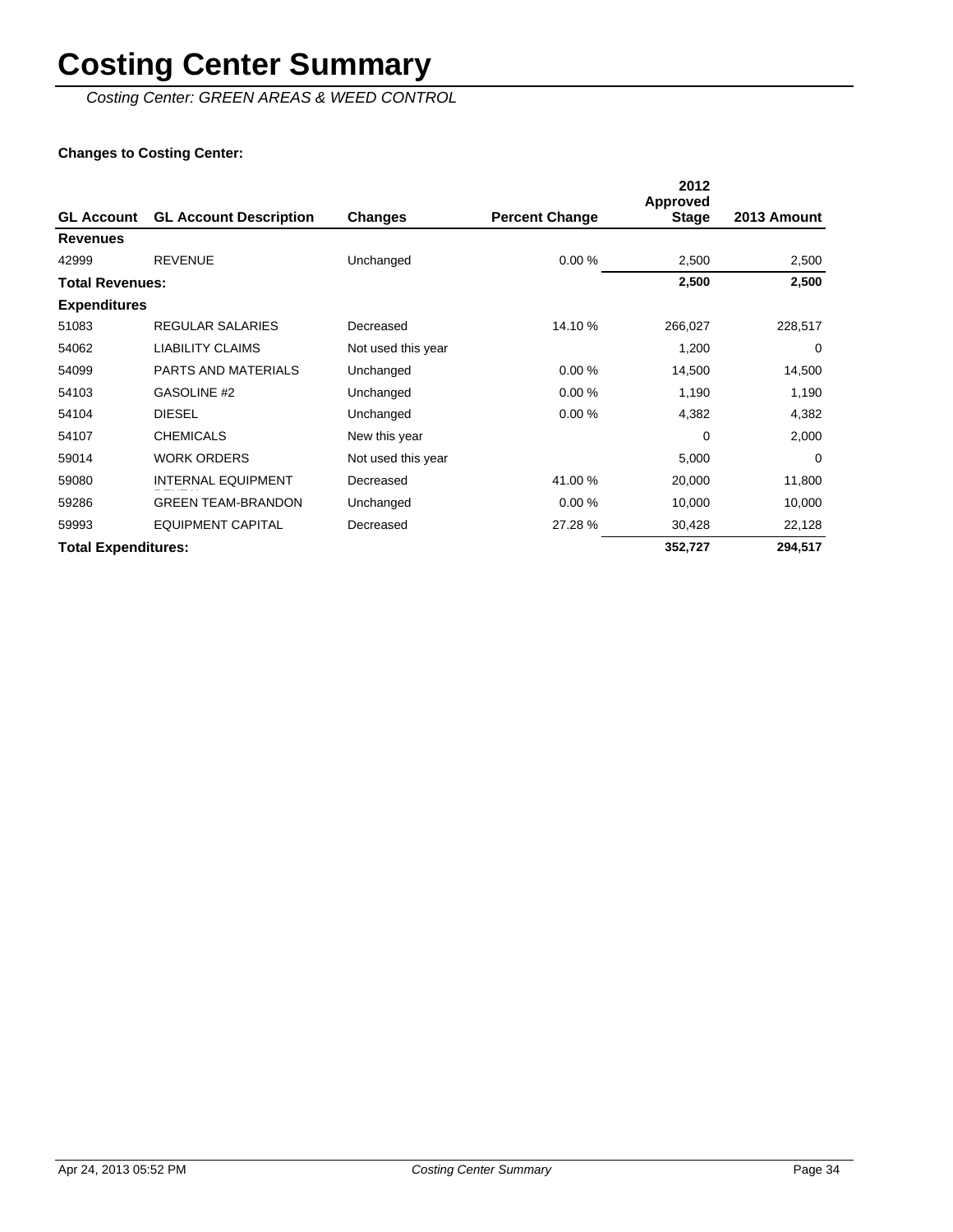Costing Center: GREEN AREAS & WEED CONTROL

|                                               | 2011<br><b>Actuals</b> | 2012<br><b>Revised</b><br><b>Budget</b> | 2013<br><b>Current</b><br><b>Budget</b> | 2014<br><b>Forecast</b> |
|-----------------------------------------------|------------------------|-----------------------------------------|-----------------------------------------|-------------------------|
| <b>Revenues</b>                               |                        |                                         |                                         |                         |
| <b>Conditional Government Transfers</b>       |                        |                                         |                                         |                         |
| PROVINCIAL GOV'T<br>43510                     | 2,918                  | 0                                       | 0                                       | 0                       |
| <b>Conditional Government Transfers Total</b> | 2,918                  | $\mathbf 0$                             | 0                                       | $\mathbf 0$             |
| Other Income                                  |                        |                                         |                                         |                         |
| 42999<br><b>REVENUE</b>                       | 13,811                 | 1,545                                   | 2,500                                   | 2,500                   |
| Other Income Total                            | 13,811                 | 1,545                                   | 2,500                                   | 2,500                   |
|                                               | 16,728                 | 1,545                                   | 2,500                                   | 2,500                   |
|                                               |                        |                                         | 61.81%                                  | 0.00%                   |
| <b>Expenditures</b>                           |                        |                                         |                                         |                         |
| <b>Contract Services</b>                      |                        |                                         |                                         |                         |
| 52307<br><b>LEASED VEHICLES</b>               | 0                      | 0                                       | 0                                       | 0                       |
| <b>Contract Services Total</b>                | $\mathbf 0$            | $\mathbf 0$                             | $\Omega$                                | 0                       |
| <b>Materials and Supplies</b>                 |                        |                                         |                                         |                         |
| 54062<br><b>LIABILITY CLAIMS</b>              | 478                    | 442                                     | 0                                       | 0                       |
| 54099<br>PARTS AND MATERIALS                  | 962                    | 15,000                                  | 14,500                                  | 15,000                  |
| 54103<br>GASOLINE #2                          | 893                    | 0                                       | 1,190                                   | 1,190                   |
| <b>DIESEL</b><br>54104                        | 3,843                  | 5,500                                   | 4,382                                   | 4,382                   |
| <b>CHEMICALS</b><br>54107                     | 0                      | 3,000                                   | 2,000                                   | 2,000                   |
| Materials and Supplies Total                  | 6,175                  | 23,942                                  | 22,072                                  | 22,572                  |
| Other                                         |                        |                                         |                                         |                         |
| <b>ADVERTISING</b><br>59003                   | (1,793)                | 101                                     | 0                                       | 0                       |
| 59014<br><b>WORK ORDERS</b>                   | 932                    | 0                                       | 0                                       | 0                       |
| 59080<br>INTERNAL EQUIPMENT RENTAL            | 68,195                 | 17,000                                  | 11,800                                  | 11,800                  |
| 59286<br><b>GREEN TEAM-BRANDON BEAUTIFUL</b>  | 10,189                 | 0                                       | 10,000                                  | 10,000                  |
| 59993<br>EQUIPMENT CAPITAL CONTRIBUTION       | 0                      | 25,428                                  | 22,128                                  | 24,881                  |
| <b>Other Total</b>                            | 77,521                 | 42,529                                  | 43,928                                  | 46,681                  |
| Salaries and Wages                            |                        |                                         |                                         |                         |
| 51083<br>REGULAR SALARIES                     | 107,304                | 135,417                                 | 228,517                                 | 235,372                 |
| 51084<br><b>OVERTIME SALARIES</b>             | 307                    | 0                                       | 0                                       | 0                       |
| <b>INTERNAL SALARIES</b><br>51231             | 0                      | 16,254                                  | 0                                       | 0                       |
| 51697<br>FLOOD REGULAR SALARIES               | 4,381                  | 0                                       | 0                                       | 0                       |
| Salaries and Wages Total                      | 111,992                | 151,671                                 | 228,517                                 | 235,372                 |
| Transfers to/from Internal Accounts           |                        |                                         |                                         |                         |
| 59001<br><b>SHOP RATE CHARGES</b>             | 0                      | 3,191                                   | 0                                       | 0                       |
| Transfers to/from Internal Accounts Total     | 0                      | 3,191                                   | 0                                       | $\mathbf 0$             |
| <b>Utilities</b>                              |                        |                                         |                                         |                         |
| 53150<br><b>WATER</b>                         | 4,740                  | 4,740                                   | 0                                       | 0                       |
| <b>Utilities Total</b>                        | 4,740                  | 4,740                                   | 0                                       | $\mathbf 0$             |
|                                               | 200,429                | 226,073                                 | 294,517                                 | 304,625                 |
|                                               |                        |                                         | 30.28%                                  | 3.43%                   |
| <b>Net Total</b>                              | (183, 701)             | (224, 528)                              | (292, 017)                              | (302, 125)              |